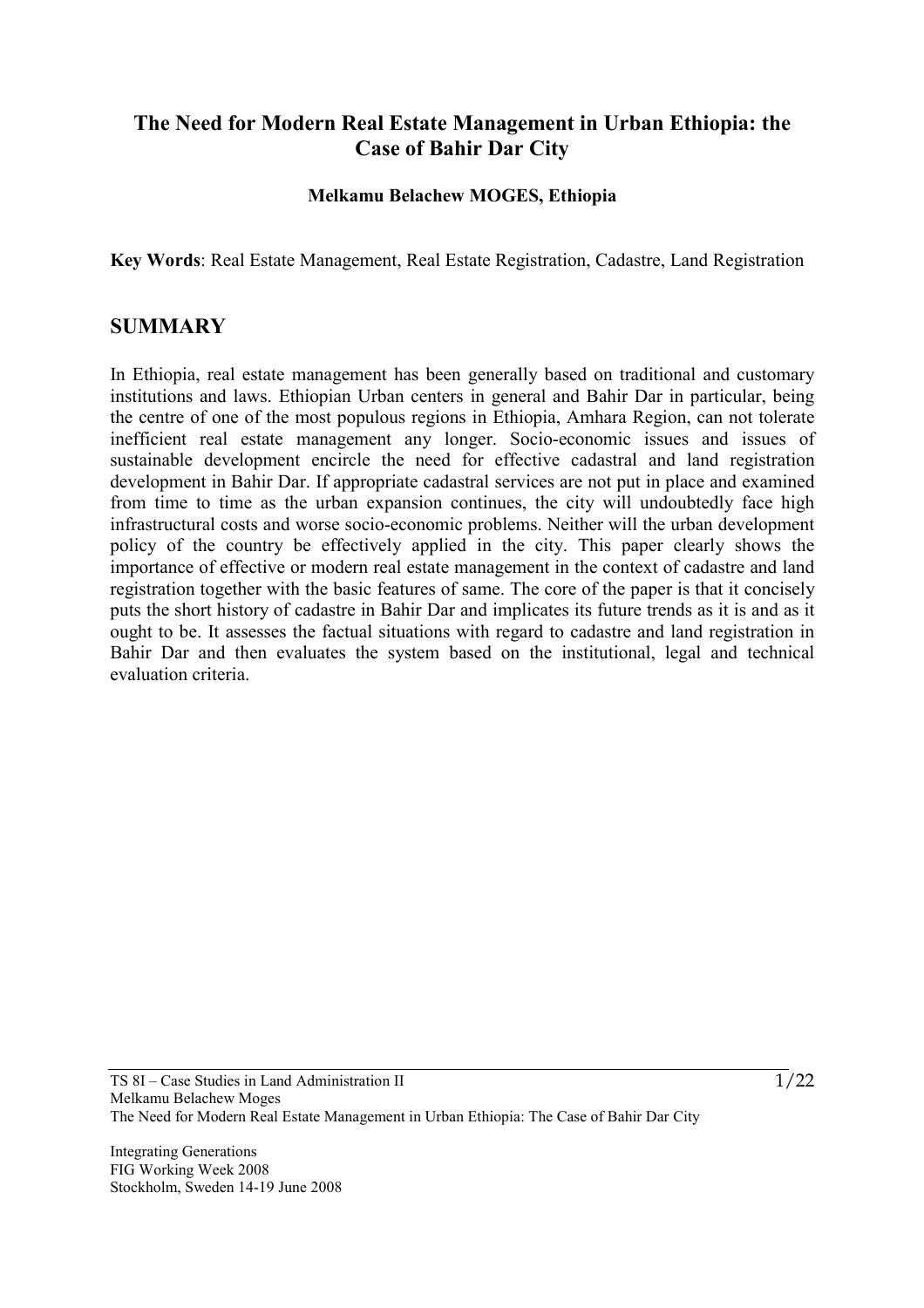# **The Need for Modern Real Estate Management in Urban Ethiopia: the Case of Bahir Dar City**

#### **MELKAMU Belachew Moges, Ethiopia**

#### **1. INTRODUCTION**

Bahir Dar, with an estimated population of 210,000 inhabitants, is the capital of the Amhara National Regional State, and is located at 565km North of Addis Ababa. The city lies at the southern extreme of Lake Tana, the largest lake in the country and the source of the famous Blue Nile (Abay) river. The city is picturesque with enormous tourism potential as well as being the centre of the Regional, Zonal, and Woreda administrations. The altitude of the city is around 1800m above sea level and according to the recently defined boundary; the area of the city is nearly 42,000 ha. (This area includes the adjacent rural Kebelles and the 3 satellite towns).

Historians say that the city has long history related to its ancient residents, but it was established in its present form in early 1930's, at the time of the Italians' occupation, and since then it has remained to be one of the fast growing cities in the country. In particular the city has made dramatic growth in population size and in area in the last two decades. The city has also scored a dramatic economic growth at the same time. The last 15 years average result shows that the population growth rate is nearly 7.5%, which is one of the highest in the country.

Bahir Dar was given the status of City Administration in line with the guidelines of the pertinent law (ANRS, Proc. No. 91/2003). Before the application of this law, the city was divided in to 17 Kebeles. But, now it is divided in to 13 Kebeles of which 9 are urban and the rest 4 are rural Kebeles. Apart from the above 13 Kebeles, the present city administration incorporates also 3 satellite towns; namely, Tis-Abay, Zegie, and Meshenti.

As it is the case in other cities in Ethiopia, there are two types of land administration systems which are in force in the city; land rent and land lease systems. All old holdings are rental and all holdings possessed after the lease proclamations are administered under lease system. The intention of the lease proclamation is to gradually transfer all urban land to the lease administration.

Housing problem, unemployment, inadequate social and physical infrastructure facilities, weak city administration capacity, spread of HIV/AIDS, flooding are the major problems that are threatening the development of the city. Lack of information on urban land is also one of the major problems in Bahir Dar. There is no comprehensive data on the number of housing units and land parcels in the city. The lack of adequate urban land related data, resulting among other things in inefficient tax collection system has hampered the city administration

Integrating Generations FIG Working Week 2008 Stockholm, Sweden 14-19 June 2008  $\frac{2}{2}$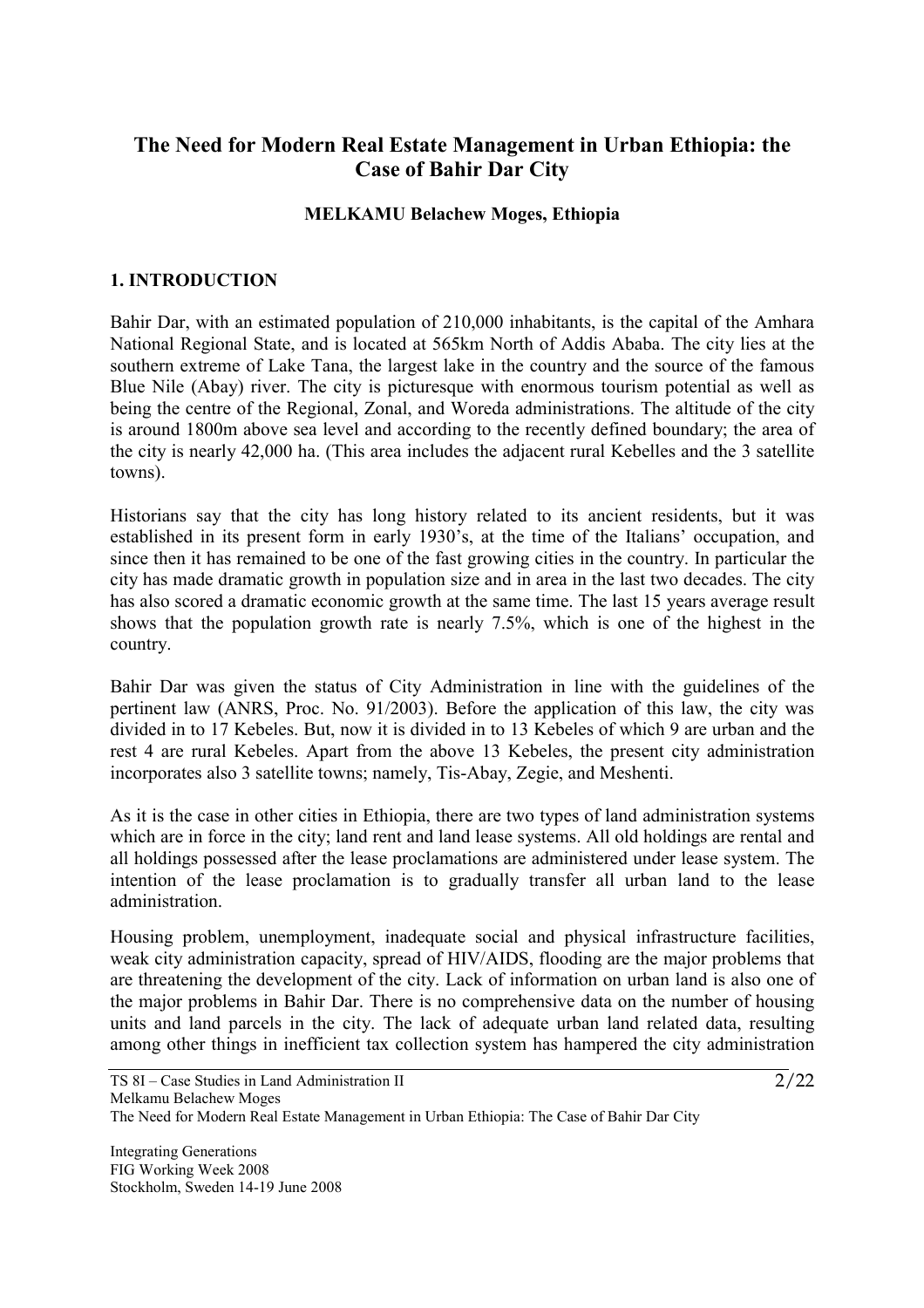from attaining the expected metropolitan socio-economic growth and tackling many of the other problems. It is to be noted that this problem of lack of urban land information system which makes real estate management inefficient and traditional is a common phenomenon of all major cities in the country, a fact, and not a mere assumption underlying this work.

## **2. LAND ADMINSTRATION, REAL ESTATE MANAGEMENT, AND REAL ESTATE REGISTRATION**

Land administration and real estate (land) management are very crucial terms in the field of land and related issues. While they are not identical they are very similar to each other. Land administration is probably a wider term and it refers to the process of determining, recording and disseminating information about the tenure, value and use of immovables when implementing land management policies. It includes many elements including mainly cadastre, land registration and land information systems (UN-ECE, 1996). So by land administration we determine or decide, record and disseminate land related information or data. And this determination, recording and dissemination can be related to tenure, value and the use of immovables. Land tenure is concerned with the rights, restrictions, and responsibilities people have with respect to the immovable. For example, the right could be ownership, rental, or lease. Land value refers generally to the monetary worth of a property, good or service to buyers and sellers at a given time. But appraisers usually do not use the word value alone; instead they refer to particular types of value such as market value, use value, investment value, assessed value, and other specific kinds of value (Appraisal Institute, 2001). Immovables valuation is most commonly used in taxation, but it is also important in processes such as expropriation of land and compensation to affected persons during land consolidation (Fig, 1995). Land use here refers to the planning aspect. When the cadastre includes initial land allocation, subdivision or consolidation, this land use planning aspect becomes very important (Id.).

On the other hand, real estate (land) management is the process of managing the use and development of land resources. It is the process by which the resources of land are put into an appropriate use or effect. It encompasses all activities associated with the management of land, permanent attachments to the land, and natural resources that are required to achieve sustainable development (Enemark, et al, 2005).

The most important means of achieving an effective or modern real estate management is real estate registration. By real estate registration, I mean the official recording of individual immovables as well as the legally recognised interests in the immovables. As we know, the official recording of individual immovables is cadastre, and that related to the legally recognised interests in land is land registration. Throughout this paper, real estate management is used in this context, i.e., in the context of real estate registration. Also the term real estate registration or real property registration, when applied is used in this context, i.e. to mean both cadastre and land registration.

Integrating Generations FIG Working Week 2008 Stockholm, Sweden 14-19 June 2008  $\frac{1}{3}$ /22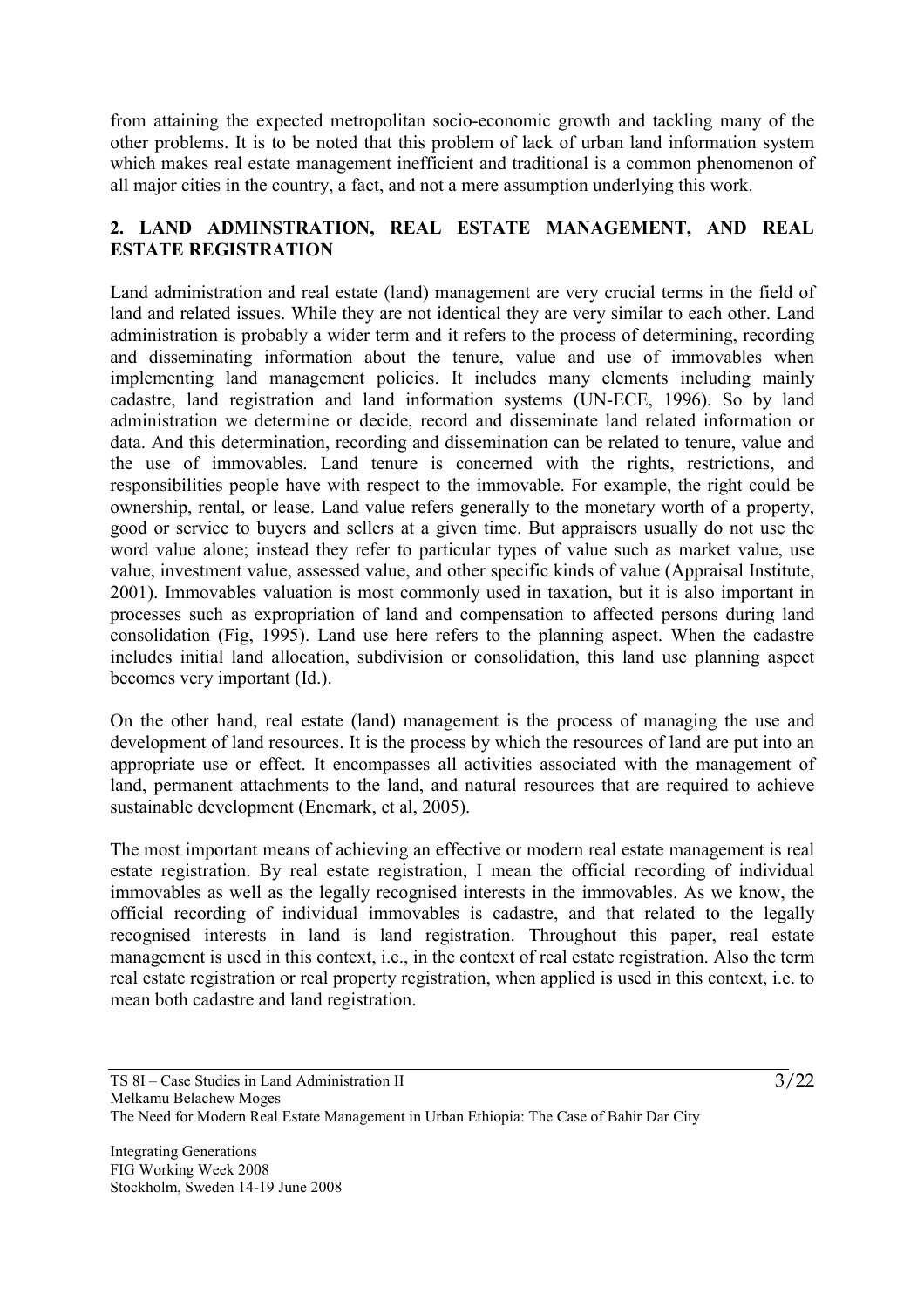All said, land administration encompasses all the above elements. That is to say it includes real estate (land) management and real estate registration (cadastre and land registration).

## **3. CADASTRE: PURPOSE, MISSION, GOALS, STRATEGIES**

Why does a society need cadastre? What are the justifications for an effective cadastre? How does it accelerate sustainable development? These questions must be clearly and adequately addressed to help policy and decision makers at various levels adopt a clear vision and strategy for land administration.

Firstly, a cadastre helps a society to ensure its sustainable development in quite many ways (Kaufmann, Studler, 1998, see also Fig, 1995). Effective or modern real estate management addresses many critical objectives: improves the efficiency of the use of land resource, provides incentives for development, including the provision of housing and basic infrastructure such as sewer and water facilities, protecting the natural environment from degradation, providing efficient real estate transactions such as sale and lease, and highly increasing government revenue through real estate taxation, and helps secure a guaranteed ownership or use rights.

Especially in countries with low economic development like Ethiopia, cadastre supports economic development. Once an effective multi-purpose cadastre is in place any interested individual or institution can get complete information related to a single land parcel. These helps the users save their time, energy and money. Economically, these savings will be passed on to the customers making products and services less expensive (Kaufmann, Steudler, 1998). Hernando de Soto is quoted to have said (Christensen, ):

*I predict that in the next 150 years the countries in Latin America and elsewhere joining these 25 (countries with a developed economy) will be those that spend their energies ensuring that property rights are widespread and protected by law, rather than those which continue to focus on economic policy.*

A land administration system should have a mission, goals and strategies. According to Reinhold Wessely, the **mission** of a land administration is (Wessely,2002):

- − -Administration of all functions related to land (real property, i.e. the physical space needed for food and shelter, the protection of nature, the cultural roots of a society).
- − -Implementation of (otherwise) abstract rights of subjects on (physically) defined real property objects.
- − -Application of economic measurements to objects through a valuation process needed to facilitate transactions, to develop a land market and to enable property based taxation.

The **goals** of a land administration system are (Id.):

− -To guarantee (private) real property ownership, security of tenure and other rights (such as mortgages) on real property.

 $\frac{1}{4}$ /22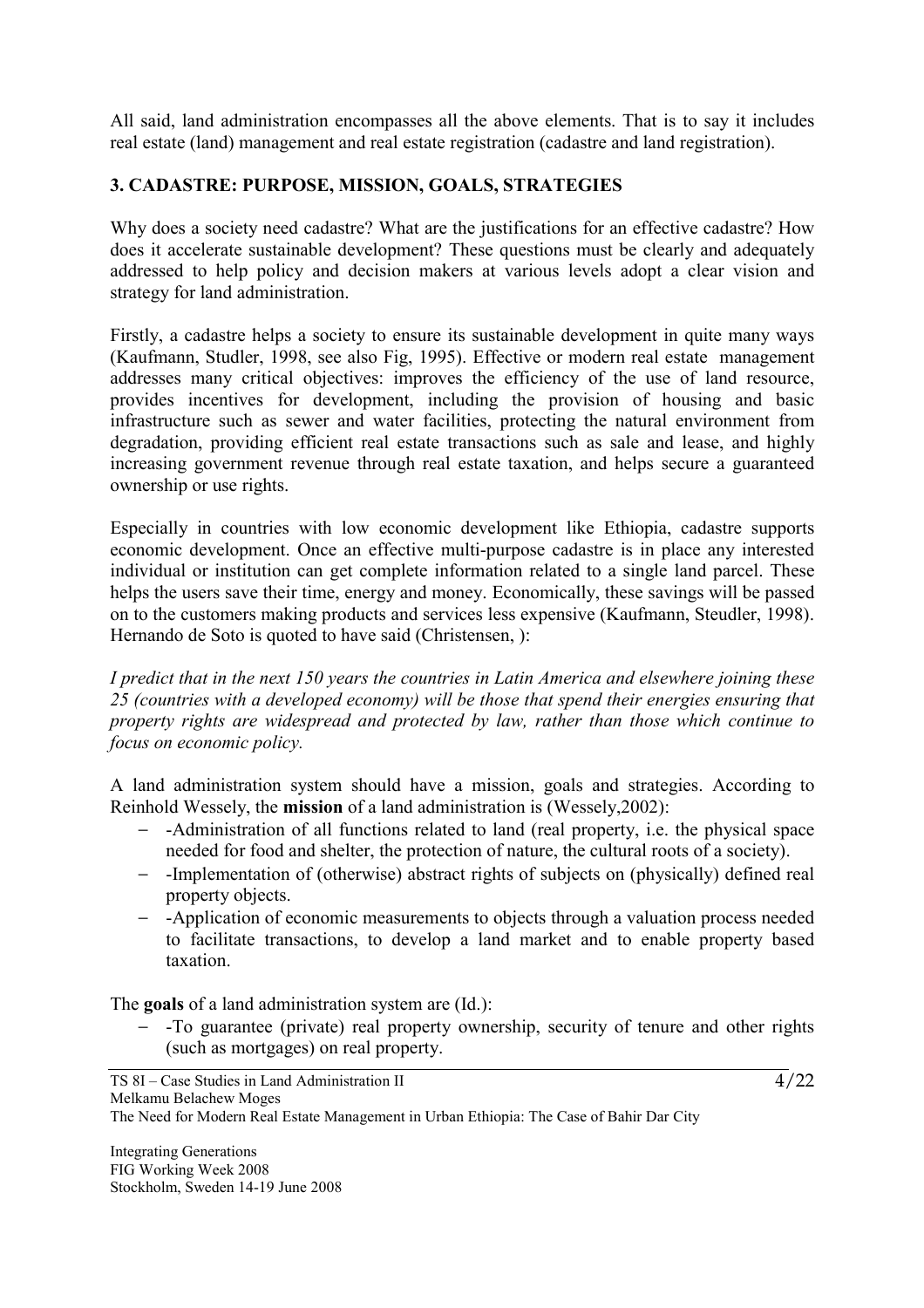- − -To facilitate real property transactions through simple and efficient, transparent and affordable procedures.
- − -To improve land use planning and control and infrastructure development.
- − -To promote maintenance and improvement of buildings, particularly of housing.
- − -To protect the environment.

Some sample **strategies** that have to be developed to achieve the above goals are (Id.):

- − -Land reform: privatization, consolidation, agricultural land.
- − -Land policies: spatial planning, land use and urban planning.
- − -Cadastre modernization.
- − -Real property rights registration system.
- − -Land market promotion.

## **4. CADASTRE IN BAHIR DAR**

## **4.1 Introduction to Cadastre in Ethiopia and Amhara Region**

In Ethiopia, real estate management has been generally based on traditional and customary institutions and laws. This is true in all urban and rural areas though Addis Ababa has relatively better land registration system (Interview, Solomon, 2008). However, recently some decisive steps are taken to improve the land administration system in the country. After 1997 some policy initiatives are made towards establishing sound land management and land administration system through rural land registration and certification at least in Oromia, Amhara, Tigray and Southern Nation Nationalities People regional states.

Especially, in Amhara Region, major steps began to be taken in 2000 for laying down a modern rural land administration system. This was when the ANRS first law on rural land administration was issued (Proc. No.46/2000) following the issuance of the Federal Government Rural Land Administration Proclamation in 1997 (Proclamation No.89/97). This law was later replaced by a new law on rural land administration in 2006 entitled 'The Revised (Amhara) Rural Land Administration and Use Determination Proclamation No. 133/2006.' The latter law which is enforceable in the region at present is adopted following the replacement in 2005 of the 1997 Federal rural land administration law by the 'FDRE Rural Land Administration and Land Use Proclamation No. 456/2005.' The relationship between the Federal Land Administration laws with those of the Amhara region is that the latter are adopted to implement or facilitate the Federal land laws.

 $\frac{1}{5}/22$ The ANRS rural land administration law regulates the surveying and land registration, or generally cadastral activities and procedures in the wider context. The task started following the systematic way of land registration, as opposed to the sporadic system. There are two types of registration in the region, namely the conventional (using modern surveying instruments like GPS) and non-conventional (using traditional and non-geometric methods) (Shewakena, 2007). The conventional systems of surveying, registration and mapping activities started in two pilot Kebeles (lowest administrative units in Ethiopia), namely

Integrating Generations FIG Working Week 2008 Stockholm, Sweden 14-19 June 2008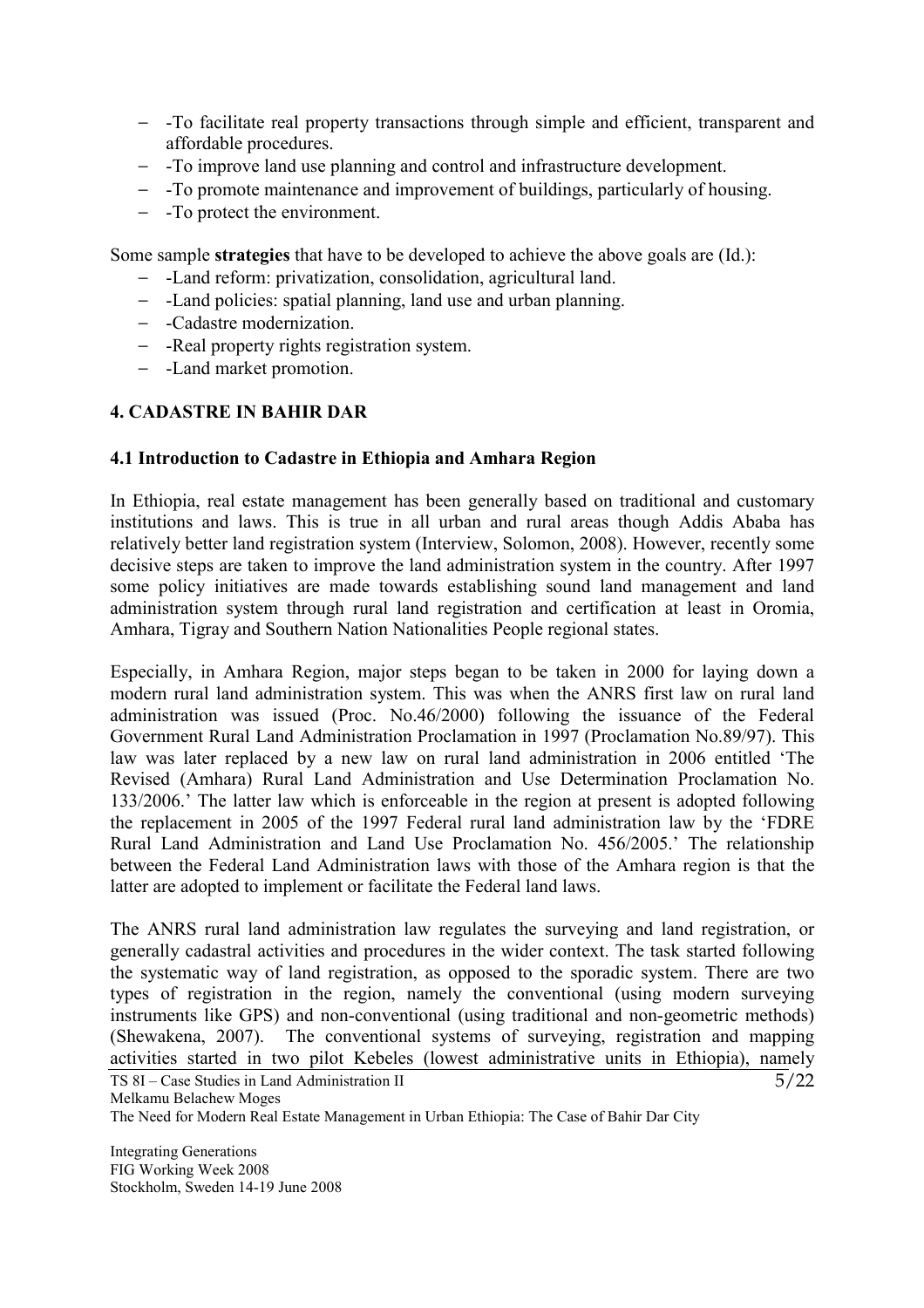Adisnaguilt and Gerado Endodbir (Ibid). The data obtained is kept both in manual and computerised form. The data in the permanent book of register is transferred to a computer data base system called Information for Land Administration (ISLA) (Id.). Thus automation is an important part of the real estate registration system in the region especially in the pilot areas (Id.).

Administratively or institutionally, the Environmental Protection, Land Administration and Use Authority, hereinafter called EPLAUA, is the regional equivalent of the Federal public agency called Ministry of Agriculture and Rural Development (MOARD), as it is responsible to the effective management, administration and use of rural land at the regional level (ANRS, Proc.47/2000). EPLAUA is hierarchically organised at four levels, namely at Regional, Wereda, Kebelle and sub-Kebelle levels, coordinated in a way to handle the vital task of real estate registration, i.e. cadastre and land register.

According to annual official report of EPLAUA, since registration started about 98.14% of households have their lands registered and measured and it is expected to be completed at then end of 2000 E.C. From this, 46.35% have received provisional land holding certificate. In addition to this, 49.8% of them have received first level book of holdings. In general, out of those whose land is measured and registered, 96.12% have received either of the certificates. This shows that the rural land registration in the region is being undertaken relatively effectively.

Unfortunately, presently the urban land in the region is being treated differently from the rural one and far behind the latter. There are quite a lot of differences between them in terms of organisational structure, legal framework, technicalities, scope, attention, and so on. We shall see this in a better detail in the remaining part of this work.

## **4.2 Cadastre in Bahir Dar: From Where to Where**

## 4.2.1 Current Trends in Real Estate Registration of Bahir Dar: the 2006 Cadastral Project

Bahir Dar has started cadastre only in September 1999 by forming a steering committee that has five members, two from Bureau of Works and Urban Development and three from Bahir Dar City Administration (Tender document, 2006). The members were: the bureau head, the head of Department of Urban Planning and Development from the bureau, the chairman or vise chairman of the municipality, the head of the economic sector of the municipality, and the head of the Department of Urban Planning and Construction from the municipality.

The major task of the steering committee was to coordinate and supervise the over all activities of the cadastre project and it is chaired by the bureau head. There was a task force which was organized to undertake the operational activity of the project. At the time, the total number of human force involved in the cadastre work was 27 of which almost half were newly hired in contract bases only for this project. This number includes also the foreign technical advisor from German technical support (CIM) and one CAD operation expert from the bureau.

Integrating Generations FIG Working Week 2008 Stockholm, Sweden 14-19 June 2008  $\frac{6}{22}$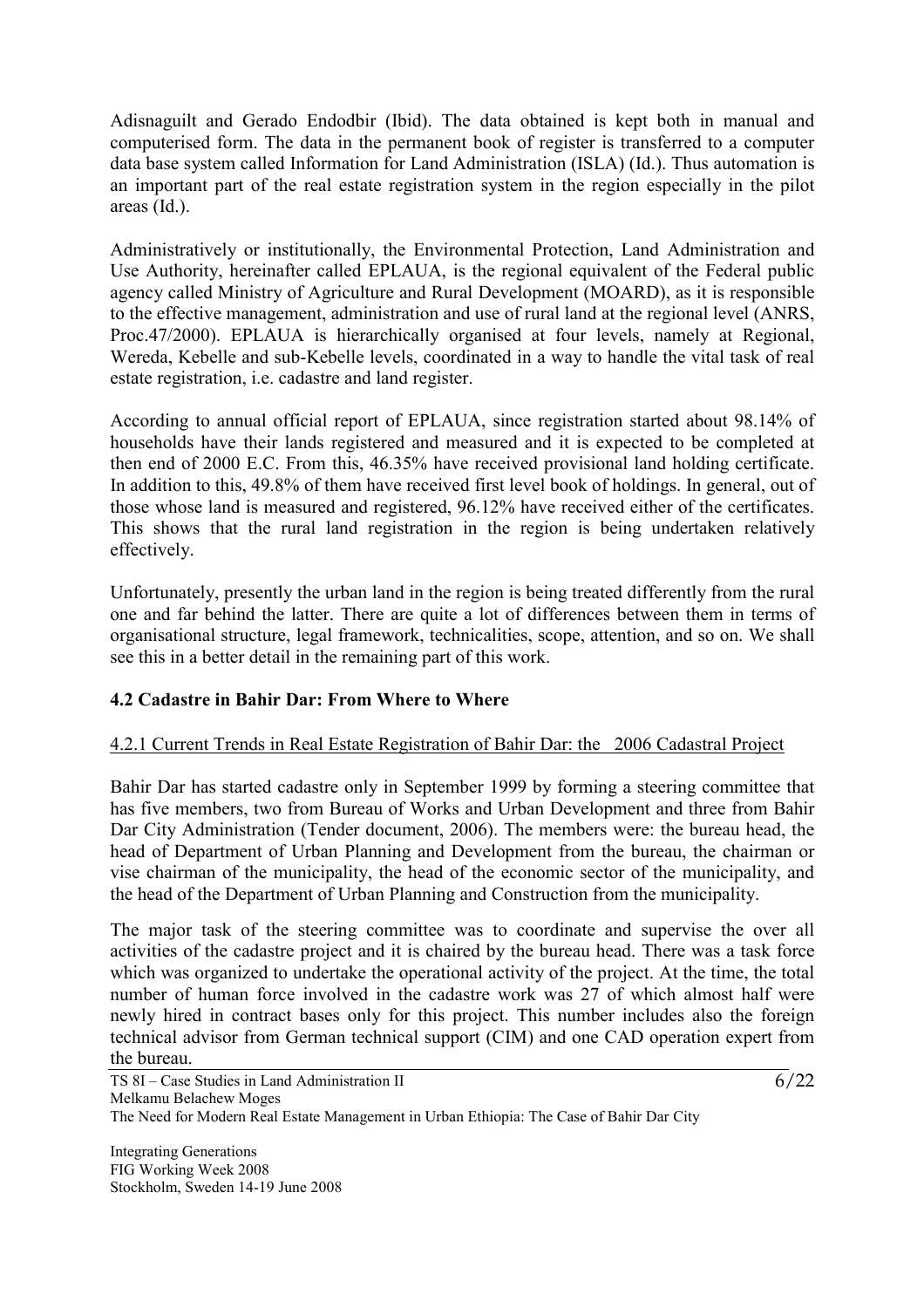Spatial data collection was done through detail topography surveying work. Parallel to the surveying work, field investigation (collection of attribute data) was done. When we see the scope of the project coverage and work performed at that time, ground surveying and socioeconomic data collection work was completed in 8 Kebeles (former Kebeles 03,04,05,06,12,13,15 and 16) out of the former 17. The completed number of plots was 7,100 on an area of 820 hectares.

But, since 2004, the data collection and updating activities had stopped, which hampered the completion of the intended project. That means the real estate registration process had ceased to operate. The reasons for this are (Interview, Wondifraw, Dawit, 2008): lack of general awareness of cadastre, lack of understanding the significance of cadastre on the part of the administrators in the municipality, operating the system by simple guess with out clear guidelines and procedures (e.g., no regulations), lack of correct attribute and socio-economic data, lack of fairness and independence where the powerful people were advantaged at the cost of the weaker people, non-conformity with the physical planning resulting in such as closing roads. These problems in turn resulted in division of opinion among the task force themselves- whether it should continue or not in that way; and chaos in the urban people. What is more, the foreign technical advisor completed his contractual period.

It was not until late 2006 that a new project was designed to commence the stopped real estate registration system. We shall see this effort in the following sections. We can therefore observe four stages with respect to cadastre in Bahir Dar in terms of time as shown in the following table.

| Before 1999 | 1999-2004       |    | 2004-2006                                | <b>After 2006</b> |  |     |
|-------------|-----------------|----|------------------------------------------|-------------------|--|-----|
| No cadastre | Cadastre        | 1n | 8   Cadastre in 8 Kebeles,   New project |                   |  | to  |
|             | Kebeles/project |    | no further expansion                     | commence          |  | the |
|             |                 |    |                                          | Cadastre          |  |     |

Table 1. The various stages of Cadastre in Bahir Dar

As we mentioned, in 2006 a new project was designed to keep up the cadastre in Bahir Dar. This project provides the objectives of the project, the scope of the work, the methodology, and a brief description of the major activities (Tender document, 2006). We shall see them soon.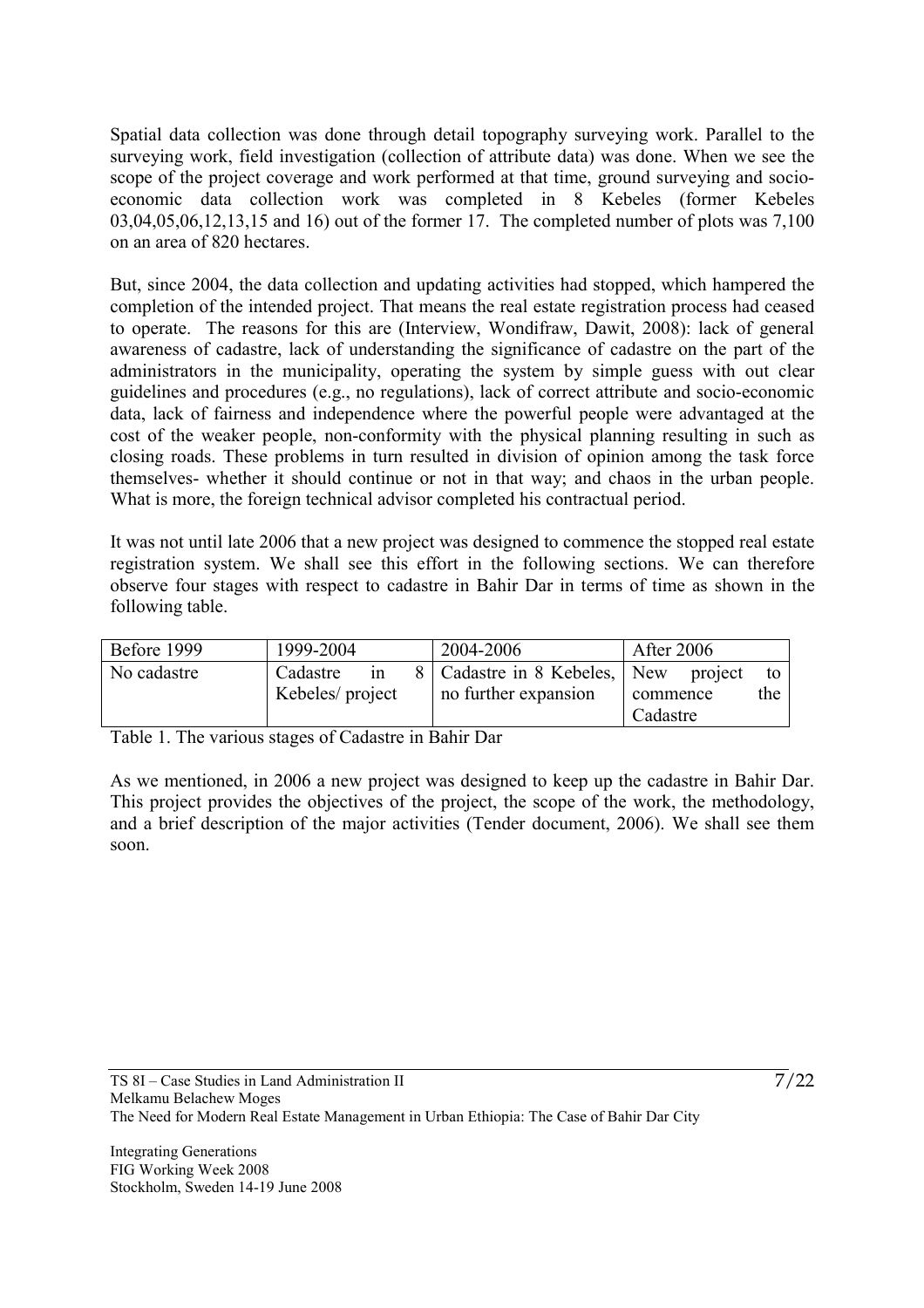## a. Objectives of the Project

The general objective of the project is to support the city development through completing stopped effort of establishing an efficient land management system in Bahir Dar. The main specific objectives include;

-establish an up-to-date and accurate land information system,

- − -increase the income of the municipality through introducing an efficient land taxation system,
- − -complete by updating and introducing GIS application to the eight surveyed Kebeles,
- − -standardize and issue land certificate to all real property owners,
- − -promote GIS supported decision making process,
- − -introduce plot addressing system/ parcel-based cadastre.
- − -modernize the urban land administration system by introducing IT and art of date skill,
- − -improve the municipal service provision system by introducing transparency and efficient working procedures, and
- − -produce a tourist guide map,

#### b. Scope of Work

The scope of the work in the project shall be seen in two contexts: first, the spatial coverage of the project and second, the depth or quantity of work to be performed. Spatially, the project will cover the city of Bahir Dar as it was delineated recently. This area includes the previous urban area, which includes the new 9 urban Kebeles and (the former 17 kebeles), and the 4 neighboring rural Kebeles, an area which is designated for future urban expansion.

The scope of work can be grouped in to three major activities. These are:

- 1) *Raw data collection*; an activity which mainly includes the ground surveying and the socio-economic data collection activities.
- 2) *System Building;* this activity incorporates data entry, base map and data base formulation, detail plan study, and introduction of GIS application. This activity includes also the formulation of procedures and regulations.
- 3) *System implementation*; here, the preparation of title deeds, the preparation of tax bills, the production of GIS maps, the production of address maps and tourist maps will be incorporated, among other things.

Further description on each of the activities will be given later on.

## c*.* Methodology

The data collection process mainly will be primary and in some cases secondary. The base map will be produced using the primary data which is obtained from the detail ground survey. The same applies to the data base development. Data will be collected from field using the socio-economic data questionnaire. The questionnaire will be completed by interviewing

Integrating Generations FIG Working Week 2008 Stockholm, Sweden 14-19 June 2008  $\frac{8}{22}$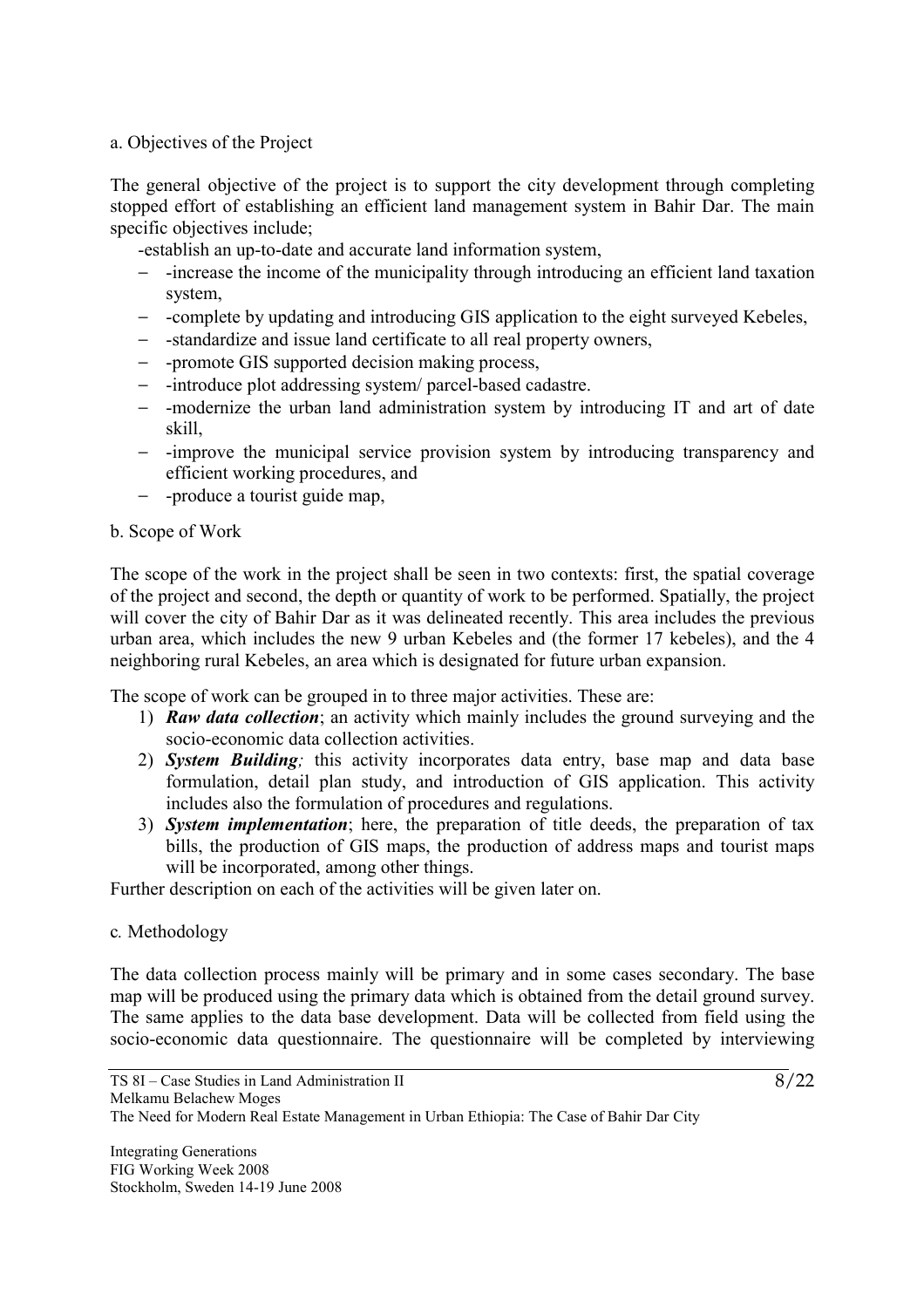property owners. In the case of the secondary data, individual files found in Municipality's archive will be used to cross check information collected from the field investigation.

Public awareness creation meetings will be held every time prior to entering to a new Kebele. This is done to inform the public about the project and ask their sincere cooperation in the process. Apart from the public awareness meeting, workshops will be organized to evaluate the progress of the work. The consultant is also expected to submit a monthly progress report to update the client on the timely status of the project.

#### d. Major Activities of the Project

Major activities are: updating the eight formerly surveyed Kebeles, graphic/ spatial data collection and base map production, attribute data collection, data entry, detail plan preparation, GIS application, producing working procedures and regulations, training, and system implementation

#### 4.2.2 Cadastre from 1999-2004

## a. Justification of Cadastre in Bahir Dar and Ethiopia's Urban Land Policy

Far more than any other time, Bahir Dar like all other Ethiopia's urban areas is in great need of an effective land administration system. Obviously, the objective of this system is the development of modern cadastral infrastructures that facilitate efficient land and property market be it through sale or lease, protect the land rights of the property owners/possessors, and support long-term sustainable development and land management (UN-FIG, 1996). It must protect land rights adequately and permit those rights to be traded efficiently, simply, quickly, securely and at low cost (Id.). And resources must be available to keep the cadastral system up-to-date with out which there is little or no justification for its very establishment (Id.).

Land Administration is just one component of Land Policy. And Land Policy is part of the wider National Policy on promoting objectives including economic development, social justice and equity, and political stability (Enemark, et al, 2005). Land Policies are usually concerned with security of tenure, real property markets, real property taxation, sustainable management and control of land use, natural resources and the environment, the provision of land for the poor, ethnic minorities and women, and measures to prevent land speculation and to manage land disputes (Id.). Tenure security is an effective tool for land policy (Deninger,2003); and land policies will invariably be affected by the presence of multiple market imperfections (Ibid.) such as insecure tenure.

In a similar way, the present Urban Development Policy of Ethiopia recognizes four components that are believed to bring about quick and fair development in the urban areas. These are expansion of micro-business enterprises, housing development, provision of lands and development infrastructure, development of social services, and setting urban classification, urban planning and environmental protection. We can see that here provision of

 $\frac{1}{9}$ /22

Integrating Generations FIG Working Week 2008 Stockholm, Sweden 14-19 June 2008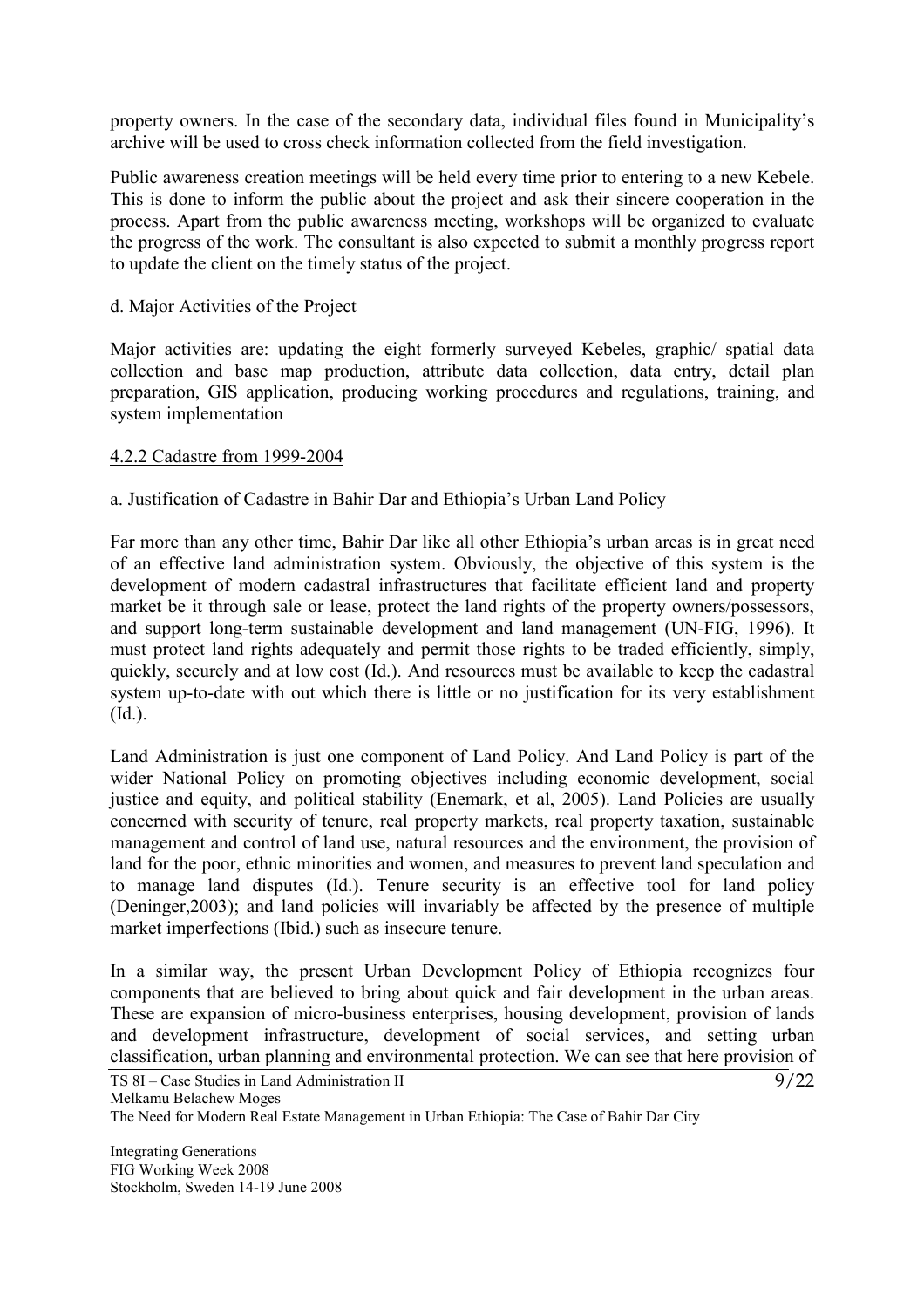lands is one major component the effective operation of which will promote urban socioeconomic growth. This also could imply that the Urban Land Policy is included in the Urban Development Policy.

This provision of lands component itself incorporates seven principles (Urban Development Policy, 2006). Among these principles, real estate registration, provision of title deeds, and enhancing real property transactions is unambiguously provided (Id.). Therefore, with all its objectives and positive results, real estate registration in Bahir Dar has the strong backing of the national Urban Development and Urban Land Policies. From land policy principles point of view, this urban land policy together with the objectives indicated in the 2006 project sounds good though some other elements such as long-term strategic plan are hardly indicated anywhere.

It can be observed that the cadastral system that began in 1999 in Bahir Dar is equally a fresh attempt to facilitate effective real estate transaction, safeguard dwellers' real property rights, and contribute significantly to bring about sustainable development in Bahir Dar in particular, and at national level, in general.

#### b. Data Content and Type

Knowing the type of land information or data and what it contains is important as it helps to know the elements that are missing or ought to be incorporated. In the 1999 cadastral system of Bahir Dar, the data are set in six separate database tables connected by a common Code Number. The first is the Owner's Table. It has the code number, details of the owner (name, address, nationality), details of acquisition of the land (type, document, and date of acquisition), and a note of whether tax is paid or not. The second table is the Parcel Table. This includes the code number, parcel area (as to the document in the Municipal archive, and actual measurement), access to road (asphalt road, gravel road, etc.), type of tenure (lease, rental, other), access to street light, and liability to flooding. The third table is the Building Table. It consists of the code number, year of construction, ownership type (owner occupied, Kebele rented, R.H.A rented, public owner, religious, other), the number of storeys, building area (as per the document in the Municipal archive and actual measurement), use of building (residential, commercial, manufacturing, public, mixed), number of annex buildings, building material, type of roof, type of ceiling, and type of floor. The other is the Utilities Table. It contains the code number, type and use of toilet, details of the kitchen (private, shared, none), details of electricity (private meter, shared meter, none), type of use of water facility, and telephone description. Then comes the Dispute Table. It consists of whether or not there is a boundary dispute and if there is one the parcel number, and ownership dispute. The last is the PLOTADD Table which consists of the Code Number, Town, Wereda, Kebelle, Block, Parcel Number, Parcel Grade and House Number.

This cadastral system also includes cadastral map showing the relative location of each property and its parcels in relation to other property, parcel number, parcel area, boundary,

Integrating Generations FIG Working Week 2008 Stockholm, Sweden 14-19 June 2008  $\frac{1}{10}$ /22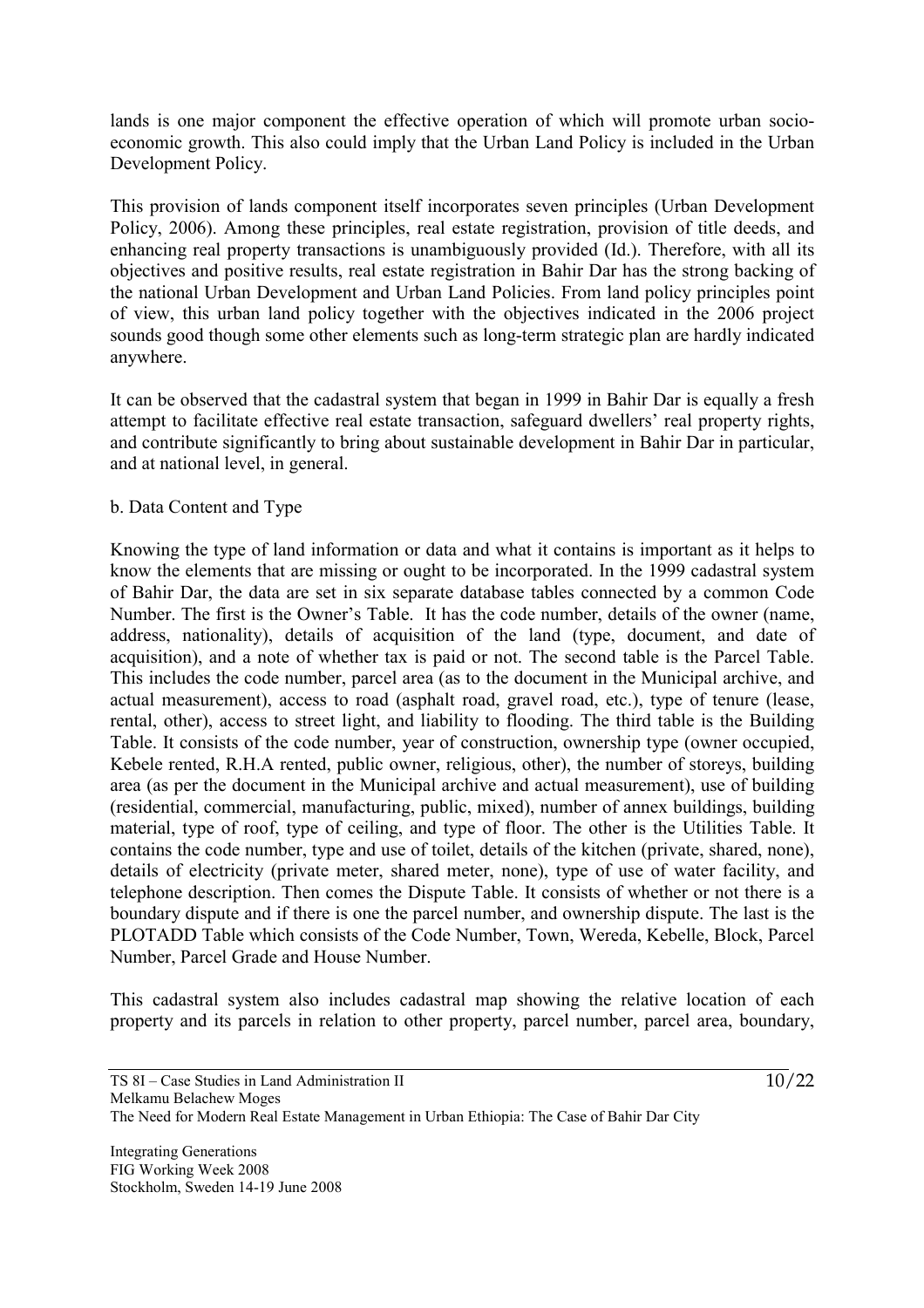and main roads- but id does not show such matters as land use, water and sewerage facilities, etc. (Interview, Aklilu, 2008).

Looking the system at a technical point of view, some problems or inefficiencies could be observed.

The first problem is related to the completeness of the data. While there is no a single, universally agreed data content in the cadastre, we can easily understand the major data components from global experience. The system does not include information about the value of the real estate. Tax value is the most important component of land information systems; and in fact it is historically the leading factor for establishing cadastral systems. No doubt, the Bahir Dar City Administration is driven by the same interest, given the very high need for revenue. But it seems paradoxical to fail to include this datum. Value may also include economic value, quality, and value of the improvements to the property (Fig., 1995).

The system does not have room for restrictions or encumbrances mainly mortgage and rights of use such as easement. A real property carries with it both rights and restrictions. Hence a cadastre must address both. Also mortgage plays a significant role to enhance transactions and investment by allowing credit for property owners. Further, the system does not have the description of the boundaries which may open room for disputes among the holders of the neighboring land parcels. Also it may be equally desirable if the system incorporates data on agricultural land, forest land, environmental quality, and demography (population statistics, consumer marketing data, etc.) (Id.)

The other shortcoming of the present cadastral system in Bahir Dar is the lack of a registration manual book supporting the data in the computer. There is only the field socio-economic and attribute data as questioned and filled out by the field investigator. But there is a need to prepare a large book having correct and complete version of the computerized version of the data. This could also partly be justified by the presence presently of the paper-friendly society, and the limited degree of IT familiarity on the part of the population.

The system also needs a good maintenance and updating systems to cope up with the fast changing urban circumstances in real property. Clear guidelines and procedures are required in this regard. In addition, clear guidelines on the role of different users to logging of access, monitoring and following-up of logging, and authorized approval of entered data is very important to keep the demands of safety and security of the information.

The type of data collection here is based on the systematic approach, i.e., the work is undertaken area by area, as opposed to the sporadic approach where the work is done on individual basis whenever there is a new land transaction. As the objective is or should be to extend the cadastre to a more comprehensive land information system within a reasonable time frame, the systematic approach is generally more effective than the sporadic approach though the latter is less expensive in the short term (Id.). In general, the systematic approach will reduce the time required to begin reaping direct benefits from the new systems (Id.). The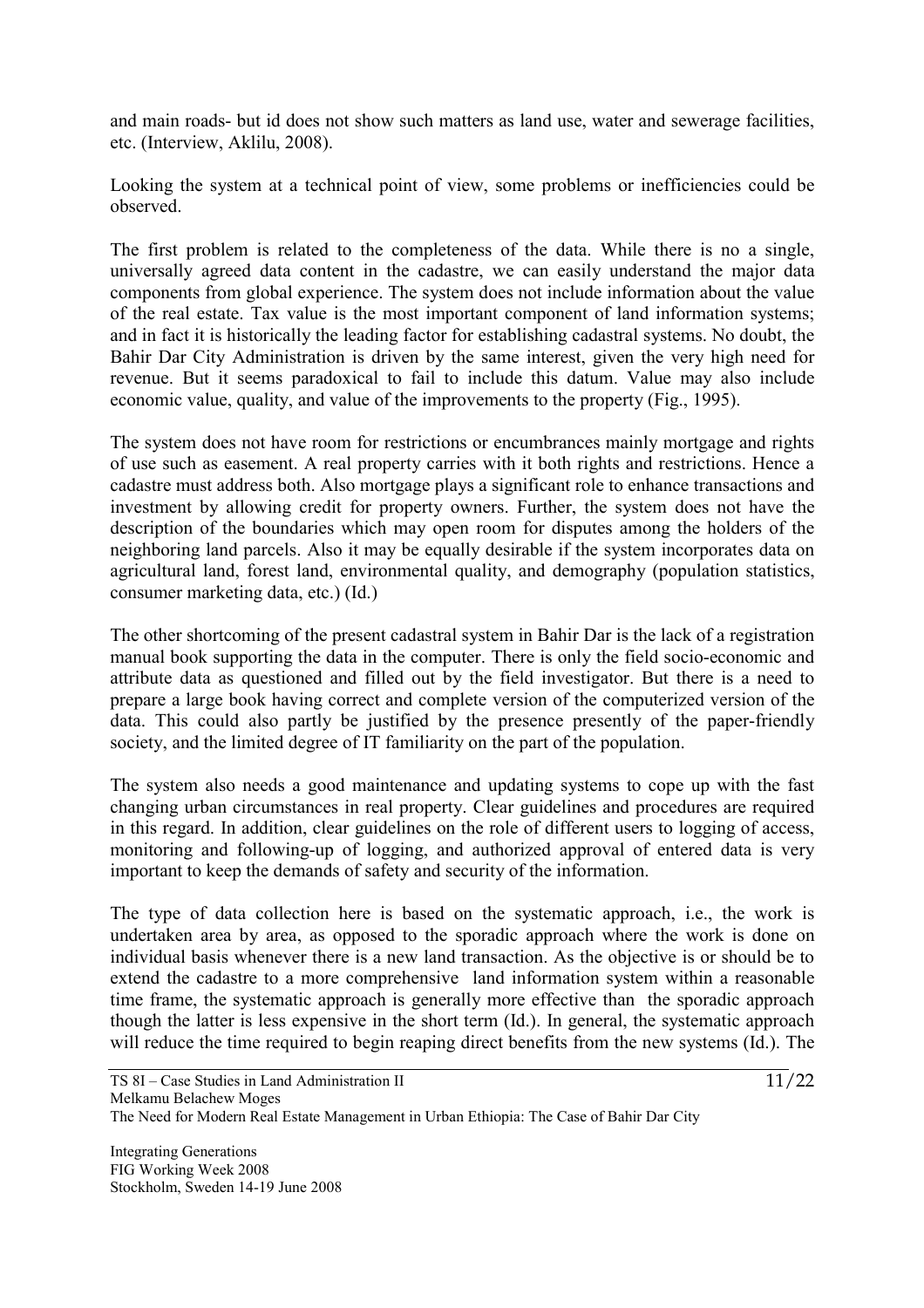cadastre system is carried out based on the conventional method with support of modern surveying instruments like total station and Global Positioning System (GPS).

c. Financing the Cadastre

A questionnaire to 13 pertinent persons in the Municipality shows that the Cadastre is run by the government's money through out. In fact, there is little contribution by the land holders called 'surveying fee' and 'stone planting fee', generally for the service given by the surveyors. But the system has not put any mechanism to sell the information for the users in general.

| Question                                                                                                                                                                                                                                                                                                  | Answer                        |  |
|-----------------------------------------------------------------------------------------------------------------------------------------------------------------------------------------------------------------------------------------------------------------------------------------------------------|-------------------------------|--|
| The cost of the Cadastre is covered by:                                                                                                                                                                                                                                                                   | Government: 9 User: 0 Both: 4 |  |
| $\mathbf{T}$ ii A $\mathbf{T}$ ii $\mathbf{C}$ if $\mathbf{C}$ ii $\mathbf{C}$ ii $\mathbf{C}$ ii $\mathbf{C}$ iii $\mathbf{C}$ iii $\mathbf{C}$ iii $\mathbf{C}$ iii $\mathbf{C}$ iii $\mathbf{C}$ iii $\mathbf{C}$ iii $\mathbf{C}$ iii $\mathbf{C}$ iii $\mathbf{C}$ iii $\mathbf{C}$ iii $\mathbf{C}$ |                               |  |

**Table 2**.The way of financing the Cadastre in Bahir Dar.

On the other hand, the general trend in efficient cadastral systems is to seek financing more directly from the users (Ibid.). The system should be more dependent on income from selling its information and it is then that the cadastre will be more sustainable. In doing so, however, it is essential to maintain its completeness and quality, and define by law the ownership of the information and associated copyright rules (Id.).

## **5. LAND REGISTRATION IN BAHIR DAR**

## **5.1 The Nature and Content of Land Registration in Bahir Dar**

Land registration is the power of the Justice Bureau. It derives this power from Proc. No. 120/2006, and a directive issued there under. The registration is undertaken sporadically whenever application is made by the seller and buyer together. While the keeper of the register may not of his own motion effect registration, it is the duty of the contracting parties to initiate and effect registration of real property whenever there is transfer of ownership by contract or law. These parties must bring together the contract of sale, acquisition document, the parcel map, the design plan, and receipt for the current year's tax payment. Unlike the case of rural land registration where the parties to the contract of donation may directly go to EPLAUA without the practical need to go to the Justice Offices (in fact they often do), here they must go to the Justice Bureau to effect registration.

The land registration data is kept in a large book. It consists of the serial number, date of registration, file/registration code, the name and address of the seller, the name and address of the buyer, and the amount of tax paid/revenue. If the buyer afterwards sales the property, the same process starts afresh which means that there is no updating of the already recorded data unlike what is done in the rural land registration. Although there is a limited attempt to use computers, they repeat the same process as the manual one with out using an efficient updating system.

Integrating Generations FIG Working Week 2008 Stockholm, Sweden 14-19 June 2008  $\frac{12}{22}$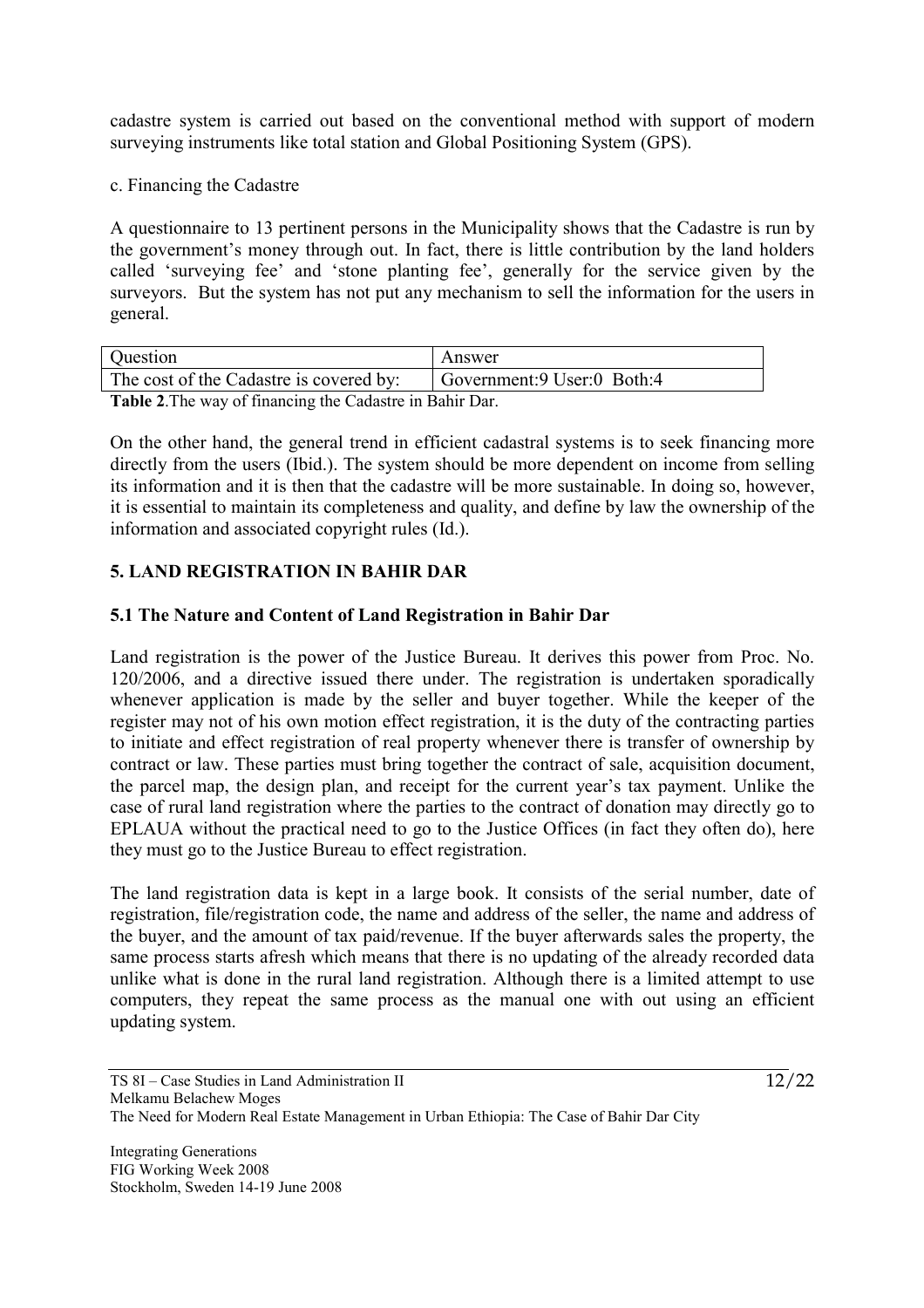With an effective cadastral system expected to be put in place by the Municipality and the inevitable trend towards the merging of all major real estate registrations (multipurpose cadastre), the quantity of land registration data kept by the Justice Offices may be adequate. Yet, it is very important to include the parcel identifier in the land registration book, and practice some surveying when land is subdivided or partitioned for transfer probably with the help of the Municipality. Apart from this, some problems are worth considering.

The land registration personnel in the Justice Bureau are low in terms of number (not more than five) and competence. They do not have the opportunity to get training which otherwise could appreciate the ways and consequences of registration. The responses five persons in the Offices gave to questions about these matters confirm these.

| Question                                                       | Answer |
|----------------------------------------------------------------|--------|
| The personnel involved in the land High:0 medium:1 Low:4       |        |
| registration is:                                               |        |
| Trainings and related opportunities to Exist: 0 Not Exist: $5$ |        |
| personnel involved in land registration:                       |        |

**Table 3**. The land registration personnel in Bahir Dar and training and capacity building opportunities in Bahir Dar.

Regarding financing the land registration, though it is run by public budget, some percentage is charged from the value of the property transferred. This amount changes from time to time, but presently it is 2% of the sale price or some times of its value as estimated by the Municipality's land administration unit. Though this is a good measure regarding revenue consideration, more income could be obtained by encouraging access to the information recorded and then selling same by a fair price.

Finally, not only is an effective computer soft ware needed but also the technical system must allow mutations by avoiding the need to start a new process whenever hands change with regard to same land object.

In conclusion, land registration in Bahir Dar has a long way to go to meet the institutional and technical principles.

## **5.2 Land Registration Procedures**

For land registration to be effected, there has to be some act or decision based on which ownership is transferred from one person to the other. This could be sale, donation, succession, or court decision for debt. The direct observation of the practice reveals that the procedure is different depending on the cause of transfer.

In the case of sale and donation, the parties must first go to the Justice Office. Whereas in the case of succession or will they need not go to the Justice Office and instead can go directly to the Municipality though the Office can register the will document in case of request. This is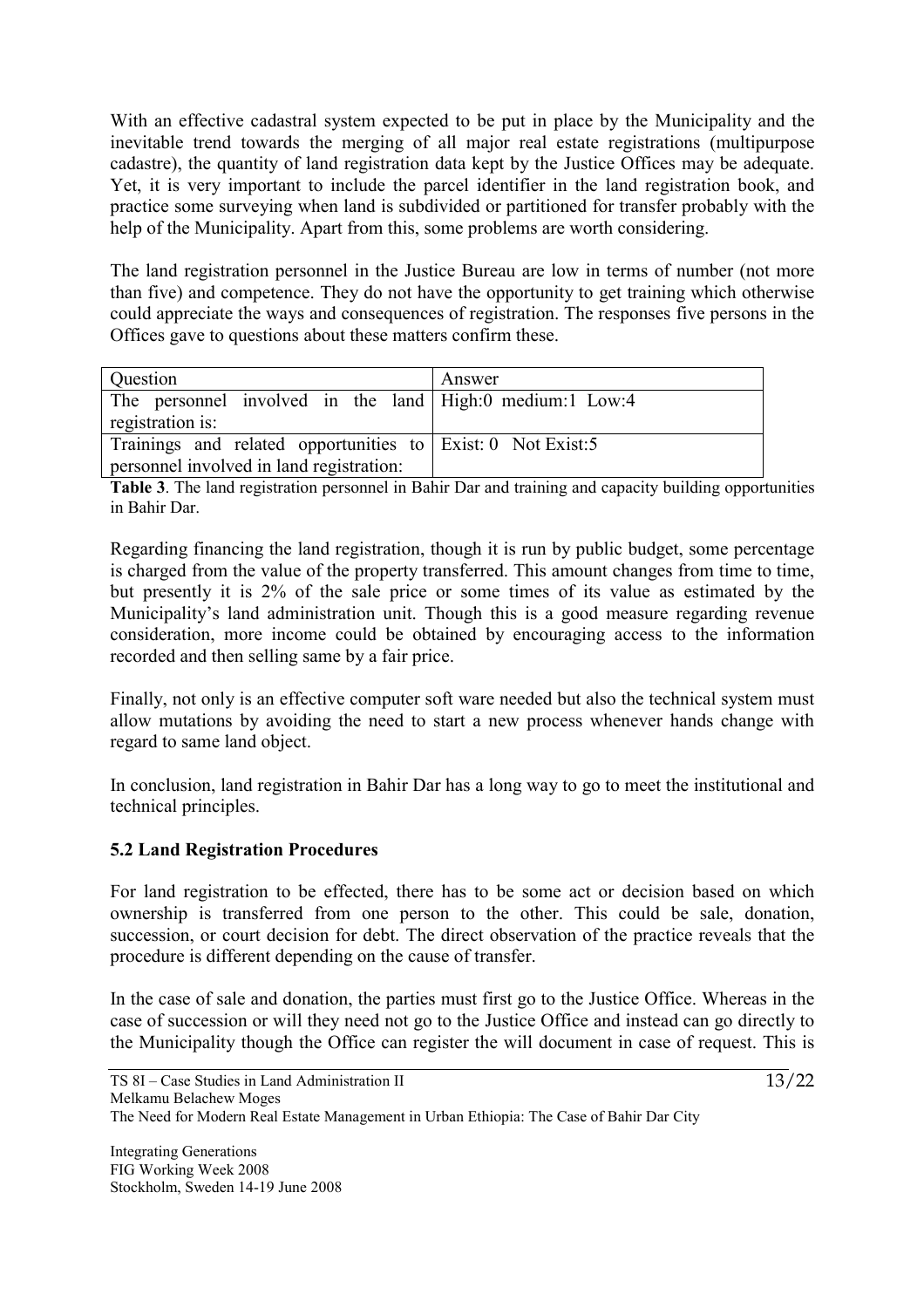true of transfer due to court decision with regard to debt. The Municipality checks and receives the court decision and transfers ownership title to the applicant. In these cases of succession and debt based transfer, the amount of fee to be paid by the applicant is decided by the court.

Looking at the steps of land registration in the more common situations of sale and donation, the procedure is the result of the interplay between the Justice Office and the Municipality. The parties to the contract must bring together the valid contract of sale, acquisition document, the parcel map, the design plan, and receipt for tax payment during their application for registration. The 'notary' ensures that all these are fulfilled before ordering further process.

Having insured the fulfilment of all required documents, it sends a letter to the Municipality requesting to check if the building is really located in the place as mentioned in the sale contract, if it is free from debt or court attachment, and requesting the estimated value of the property. At the same time, it sends another letter to the Ethiopian Commercial Bank if the Bank has not taken the building as security for debt. The requested bodies respond accordingly including statement as to the date of acquisition, the type of land use, address and area of the property.

Then the Justice Office sends the estimated value of the building to the Finance Unit (located in the Municipality's compound) in a letter. This Unit charges 2% of the value as tax and the Justice Office is notified about this fact.

Finally, the Justice Office approves the sale or donation contract, and maintains its own file for each applicant which contains the contractual document, acquisition document, the parcel map, the design plan, and receipt for tax payment. It then sends a letter to the Municipality stating that it has approved the contract and requests the transfer of ownership title to the applicant. The Municipality does so and opens a new file for the new owner. The file of the transferor is considered as dead file but is kept in the archive for any future reference.

In the land registration process time is an important factor. The fact that both the seller and buyer must appear together in the Justice Office, including three witnesses; and the long time taken by the municipality to check the location and size of the property, any mortgages and court attachments, and estimation of value and charging taxes, render land registration to be quite a long and bureaucratic process in Bahir Dar and other towns in the region. Sadly, this is a practical phenomenon which hinders real estate transaction and investment thereby hindering sustainable development. It also puts the institutional and legal principles or requirements in to question.

## **6. THE LEGAL FRAMEWORK OF REAL ESTATE MANAGEMENT**

One of the main distinguishing features of cadastre in Bahir Dar is that there is not any binding legislation regarding any aspects of the cadastre such as the organs having power on

Integrating Generations FIG Working Week 2008 Stockholm, Sweden 14-19 June 2008  $\frac{1}{14}/22$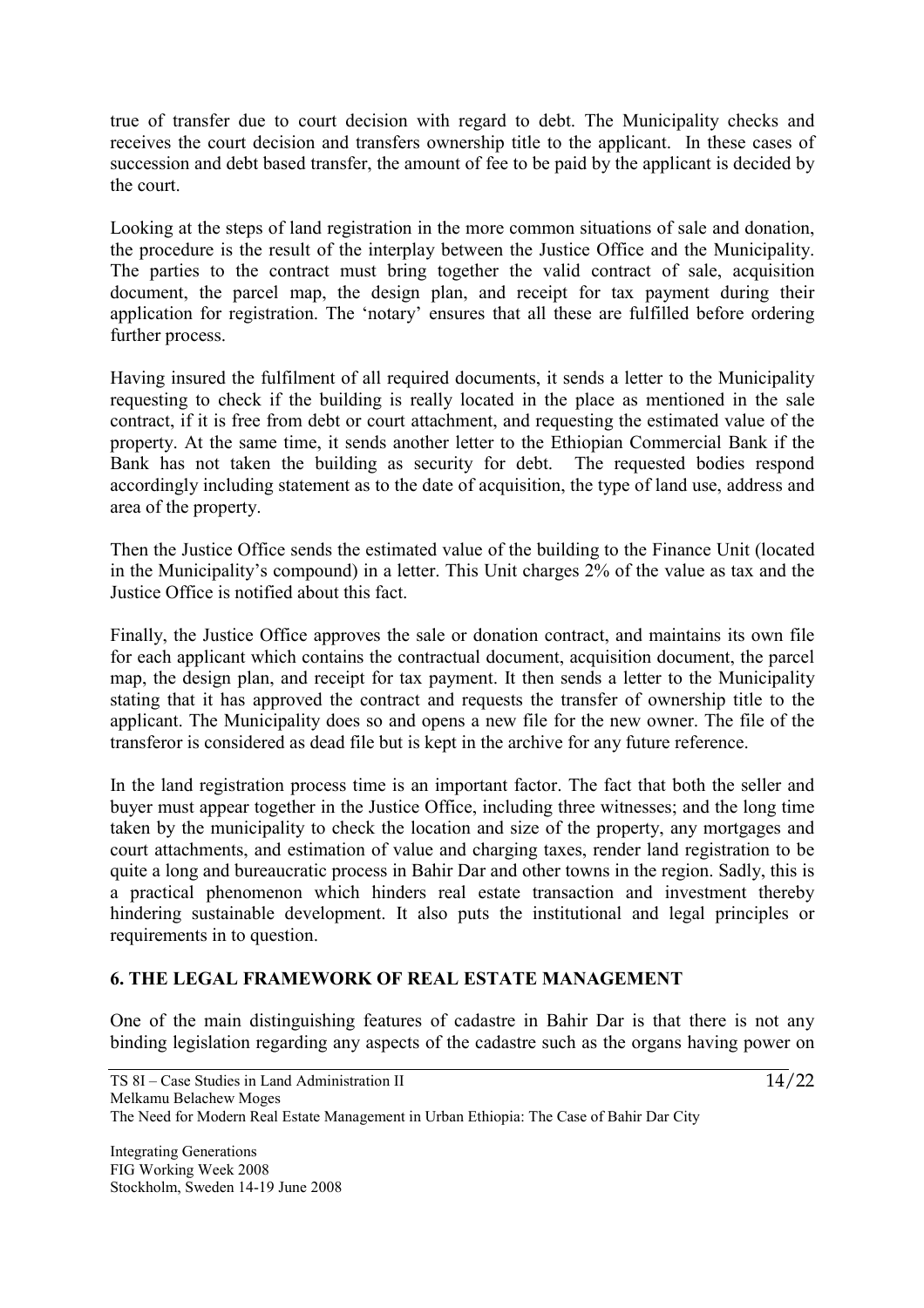cadastre, the number and competence of personnel, the type and quality of data, the technical matters such as IT, updating the cadastre, and so on.

| Question |                        |  | Answer                                                                      |
|----------|------------------------|--|-----------------------------------------------------------------------------|
|          |                        |  | Law governing different aspects of Exists:0 Does not exist(but only minutes |
|          | cadastre in Bahir Dar: |  | of meetings, policy document):13                                            |

**Table 4**. Responses of 13 interviewees on the legal aspect of cadastre in Bahir Dar.

On the other hand, as we mentioned before, one feature of an effective cadastre is that it is founded on a strong and practical legislation. All systems depend on a sound legal framework of land laws and specific laws on land registration and cadastre (Manthorpe, 2003). Land laws must establish an effective cadastre and indicate registrable rights including those other than ownership (Id.). In this regard, governments must play the role of facilitating the operation of a land and property market, enable a mortgage market to function and ensure that citizens enjoy security of tenure by providing particular laws (UN-ECE, 1999).

In land administration, the same problem of lack of governing laws is observed. In fact, here it is clear who has the power to handle land registration. As we mentioned, Proc. No. 120/2006 and a directive there under regulates that this is the power of the Justice Bureau. However, except the general provision that it shall keep land registration, no other things such as what kind of people will handle same, what content (types of rights) and quality the data should have, what procedures and requirements have to be observed, what kind of relationship should there be with other involved organs such as the Municipality and Banks, and so on are not regulated resulting as we said in poor and protracted land registration system. Similarly, the law does not tell us whether the deed system or the title system shall be followed though we can imply from the practice that it the deed system which is followed.

With regard to the legal aspect of real estate registration, it is extremely important to see the content and status of the civil code provisions on registration of immovables under Title X. There are 93 articles governing this important area of high economic significance. They regulate cadastre and land registration in a unified approach. Interestingly, they provide the responsible body for real estate registration (Civil Code, 1960, Art. 1554), the major types of registration (registration of immovables-both private and public, of owners, of mortgages, of acts/documents, and envisage even others) (Ibid.), contents of the register and rights which are registerable (Ibid.), procedures and forms of registration (Ibid), some aspects of updating the register (Ibid.), and the effects of the registration (Ibid.). They also provide other important features or principles of real estate registration namely publicity of the register (Ibid.), financing of the register by charging of fees, individualisation of registered immovables (Ibid.) by giving parcel identifiers, and completeness, though they fail in some features mainly state guarantee of the register by paying compensation during loss or error.

Although, these provisions may not be complete and up to date due to the various changes that occurred in Ethiopia after their adoption, they meet the minimum standards for cadastre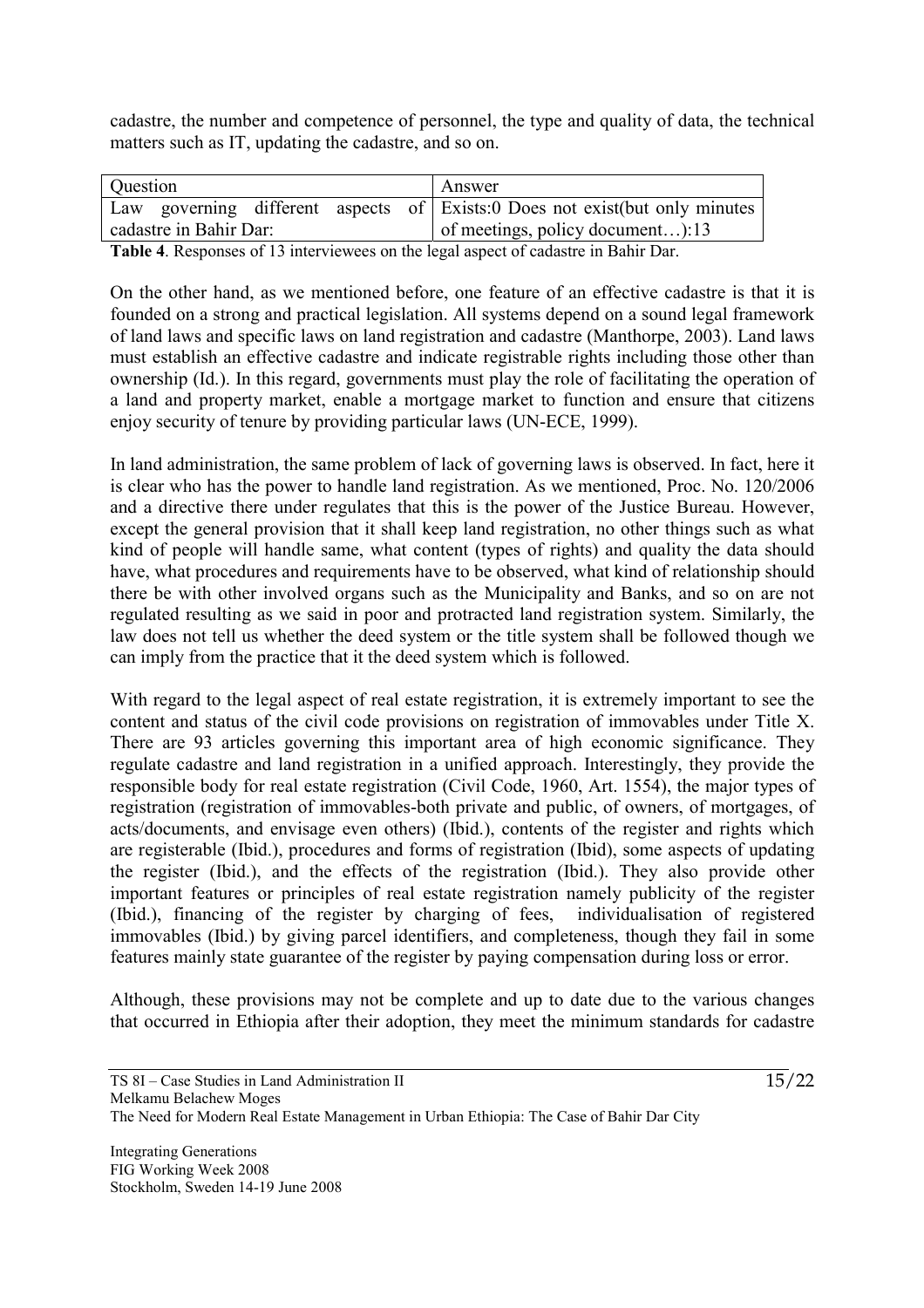and land registration and could, if applied, contribute quite significantly to the country's development.

Nevertheless, what is paradoxical and even shocking is the fact that the same civil code has suspended their application until an order setting a date for their application is issued by the government (Ibid.). Sadly, no government has ever issued such order leaving the real property registration matters unregulated or subjecting them to the awkward customary practices. This is a serious economic failure that requires an urgent action. All said, the real estate registration in Bahir Dar greatly fails to meet the legal principles.

## **7. INSTITUTIONAL ISSUES**

Though it is difficult to trace a legal basis, today cadastre of Bahir Dar is handled by the Municipality. There is a very small unit in the Municipality named Cadastre Team. This unit shares responsibilities with some elements of the Urban Works and Development. The Bureau of Works and Urban Development is in charge of direct control or following up of the Municipality (Proc. No. 120/2006, Art. 18(10)). It is taking the cadastral task as its meaningful objective as partly evidenced by its monitoring of the 2006 new cadastral project.

Presently, the total number of personnel including the surveyors who constitute the largest proportion in the Cadastre Team is not more than 12. Of all surveyors, there is only one Degree holder, the team leader, and some three Diploma holders. The rest are only twelve complete. These small numbers of cadastral staff not only are very far from being adequate but also they do not get any kind of training about the land management; neither is there any plan so far.

The response from 13 persons half of whom are the cadastre staff and the other half administrators in the Municipality and the Urban Works and Development Bureau confirms this strongly.

| Questions                                                                                    | Answers  |
|----------------------------------------------------------------------------------------------|----------|
| The personnel for implementing cadastre/   Adequate: 0 medium:1 low: 12                      |          |
| land management in Bahir Dar is:                                                             |          |
| Is there any cadastral capacity building                                                     |          |
| such as training or similar opportunity, or $\vert$ Yes: 0                                   | No: $13$ |
| any plan in this regard?                                                                     |          |
| $\cdot$ $\cdot$ $\cdot$ $\sim$ $\cdot$ $\cdot$<br>$\mathbf{m}$ , $\mathbf{m}$ , $\mathbf{m}$ |          |

**Table 5**. Human resource in the Bahir Dar Cadastre

There is no private surveying institution in Bahir Dar which would fill the big gaps in the land management system. Accessibility of cadastral service, accountability for responsibilities, and gaining legitimacy and legality are far from being realized with out the necessary human resource and strong institutional base. On the other hand, it is a common principle of administration that any public body such as a cadastral one must be structured in such a way that they can execute their powers with out triggering grievances to the people (Melkamu,

 $\frac{16}{22}$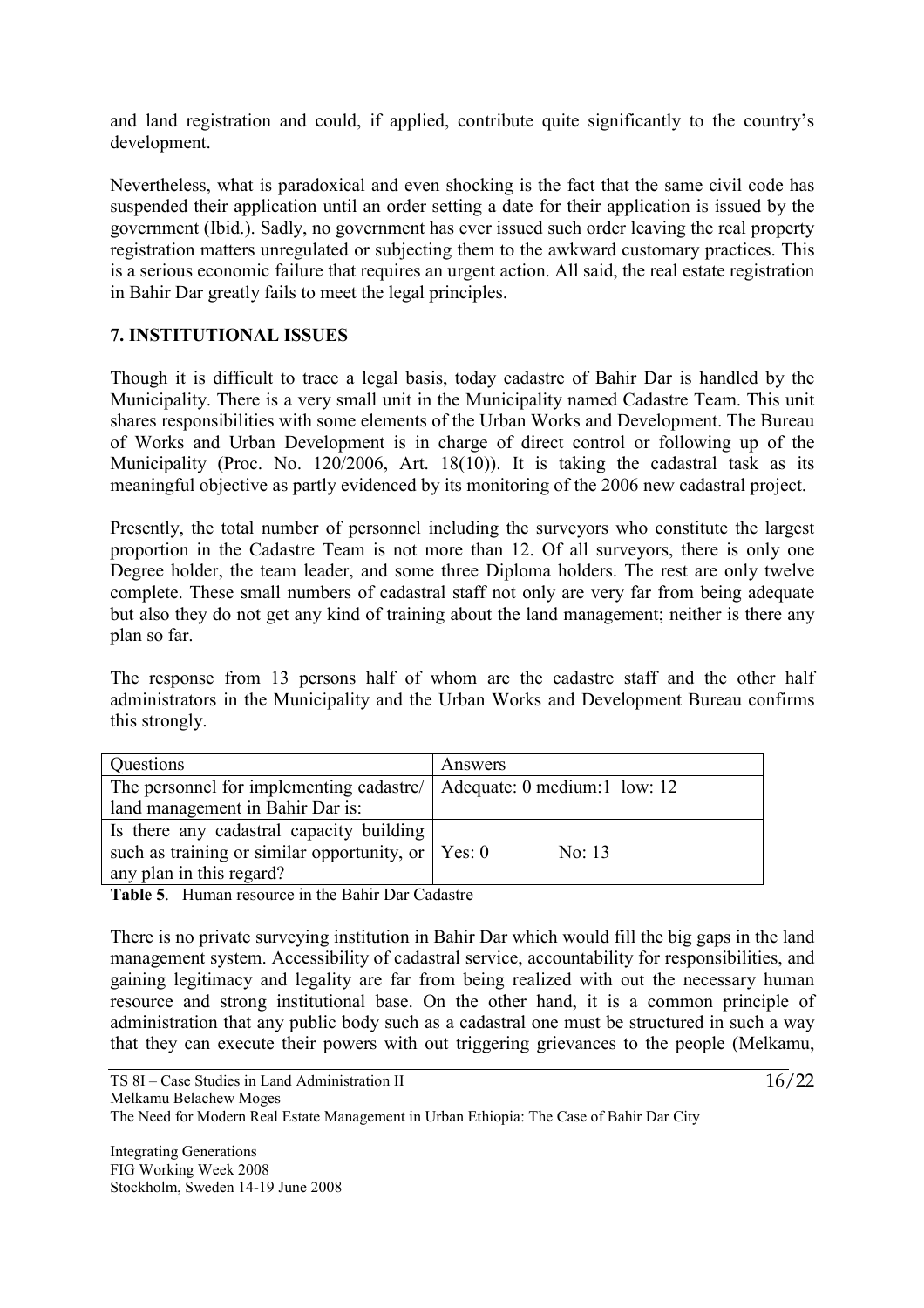2003). Therefore, it is clear that the cadastre in Bahir Dar given its present conditions does not generally conform to the accepted institutional principles required for effective real estate registration.

Indeed, one of the most important issues in the land administration of Bahir Dar is the issue of which public organ must be in charge of real estate registration-which I call the Municipality/ the EPLAUA dilemma.

The responses from 20 interviewees (10 from EPLAUA and 10 from the Municipality and Bureau of Urban Works and Development) have clearly shown that the EPLAUA is better suited to handle all real estate registrations.

| Question                                                                                                                                               | Answer |
|--------------------------------------------------------------------------------------------------------------------------------------------------------|--------|
| Of the two real estate registration EPLAUA: 16 Municipality: 4<br>authorities (the Municipality/EPLAUA)<br>which do you think is better to effect real |        |
| property registration?                                                                                                                                 |        |

**Table 6**: Institutional arrangement in operating real estate registration in Bahir Dar.

The justifications given for choosing EPLAUA for the real estate registration are many. The first is the far better available human, legal, technical and financial resources already available in EPLAUA. As compared to the Municipality, EPLAUA has at least 15 specialists on land (MSc. holders), there is a law governing rural land administration (Proc.133/2006), there is already a computer system called ISLA (Information System for Land Administration), and public budget allocated for same purpose. The second justification is related to the commonality of the nature, principles, objectives and significances, evaluation frameworks and technologies of real property registration in respect of both the rural and urban land. The third reason is the saving of human, financial and technological resources. The fourth is related to the need for the uniformity of the responses given to similar various problems in land administration. The fifth reason is related to payment of compensation during expropriation. This needs to be done based on similar rules to attain the required fairness and equality. The last reason pertains to the urban expansion that is happening in Amhara region at an alarming rate. With similar institutions and laws being involved in the land administration in the region, it will be quite easy to administer the newly incorporated rural lands to the urban territory. We can add to these the current global trend in the world towards multipurpose cadastre and cooperation.

In conclusion, it is highly recommended that EPLAUA should handle real estate registration with respect to all lands-urban or rural- in Amhara region. In fact, there is also another softer position where EPLAUA can have some degree of involvement in the urban real estate registration by the Municipality with out complete takeover of it (Interview, Palm, 2008). But the problem with this position is that not only will it be difficult to define the limit of that relationship but also it requires not less commitment and resources to effect it than required by what we referred to above as better; and most important of all it will bring less effective land administration of the Amhara urban land.

 $\frac{17}{22}$ 

Integrating Generations FIG Working Week 2008 Stockholm, Sweden 14-19 June 2008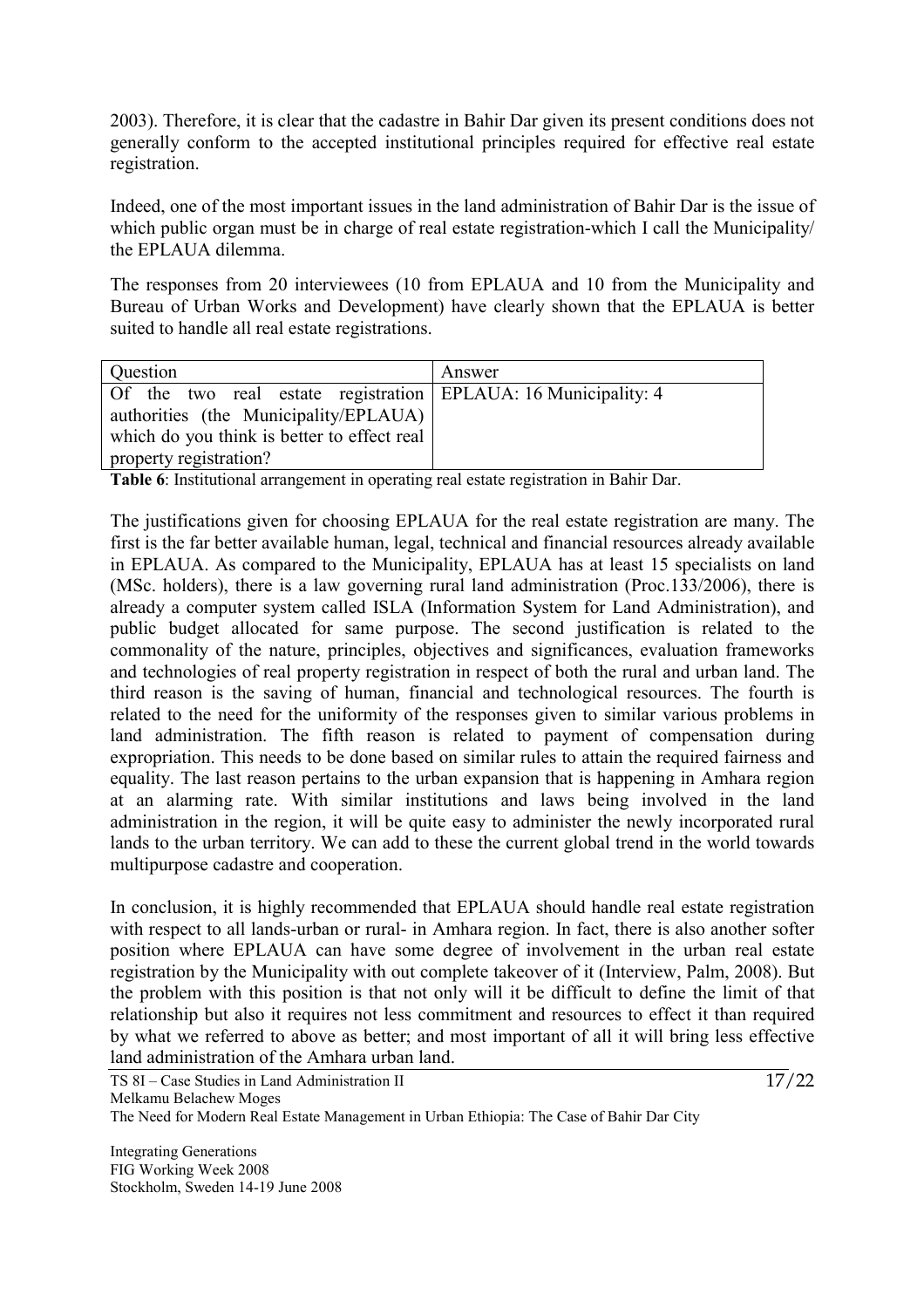Finally, it is important to note the matters that must be considered following the policy decision to the effect that urban land of Amhara region will be the responsibility of EPLAUA. These are the changes that have to be made with regard to the present legislations, institutional reengineering, recruitment of additional staff, and the financial and technical implications. In addition, there is a great need for cooperation/coordination and political awareness.

Other bodies are involved in the cadastre especially as users. The Finance and Economic Development Bureau could take information about the area of a certain land parcel or building for subsequent valuation for taxation. This frequently happens when the Bureau of Justice requests it to levy the tax on the transfer of real estate after which the Bureau approves the transfer contract. (We shall see this in greater detail later on). In fact, this does not seem to be popular in the minds of the people in the Tax Unit of the Finance and Economic Development Bureau situated inside the Municipality's compound (Interview, Haileyesus, 2008).The Banks can probably take the same kind of information for mortgage valuation. It should be noted that this use of land information from the Cadastre unit of the Municipality is extremely low both in quality and quantity primarily because the cadastre system is premature.

This participation in the real estate management makes coordination essential. This can be both within and outside the Municipality. There are many noticeable cases of a loose coordination. One striking example is, however, worth mentioning here. In the same Municipality and just very close to the Cadastre Unit, there is another small office (Server Room) named Bahir Dar City Administration Management Information system also called Tilahun 1960. The software estimated at least at 350,000.00 Birr was given to the Municipality gratuitously by an ITC specialist and consultant by the name Aleazar Tilahun. It has two functions, namely, Land Information System and File Information System. A close observation reveals that the LIS part is performing exactly the same function as the Cadastre Unit, as there is very insignificantly different type of database from the Cadastre Office. For example, the data include the details of owner/possessor, map number, area of parcel, land acquisition date and others. There is presently one person primarily running this office/software ('Data Encoder') and four other persons who collect the raw data from the Municipality's archive (Interview, Abyou, 2008). From the perspective of this function, it is not sound to create this office for a similar function to that of the Cadastre Unit as it creates wastage of the meager resources and confusion among the public. The second function is called File Information System and has the task of locating the movement of files from one office to the other in the Municipality for different purposes. Its data content is the name of the client, the office where the file is located, the name of the person handling the file, office number, the day and hour when the file entered the office and so on. While the very separate establishment of the software can be justified by this latter activity, it is purposeless for it to engage in land information system for the reasons mentioned above.

Integrating Generations FIG Working Week 2008 Stockholm, Sweden 14-19 June 2008  $\frac{18}{22}$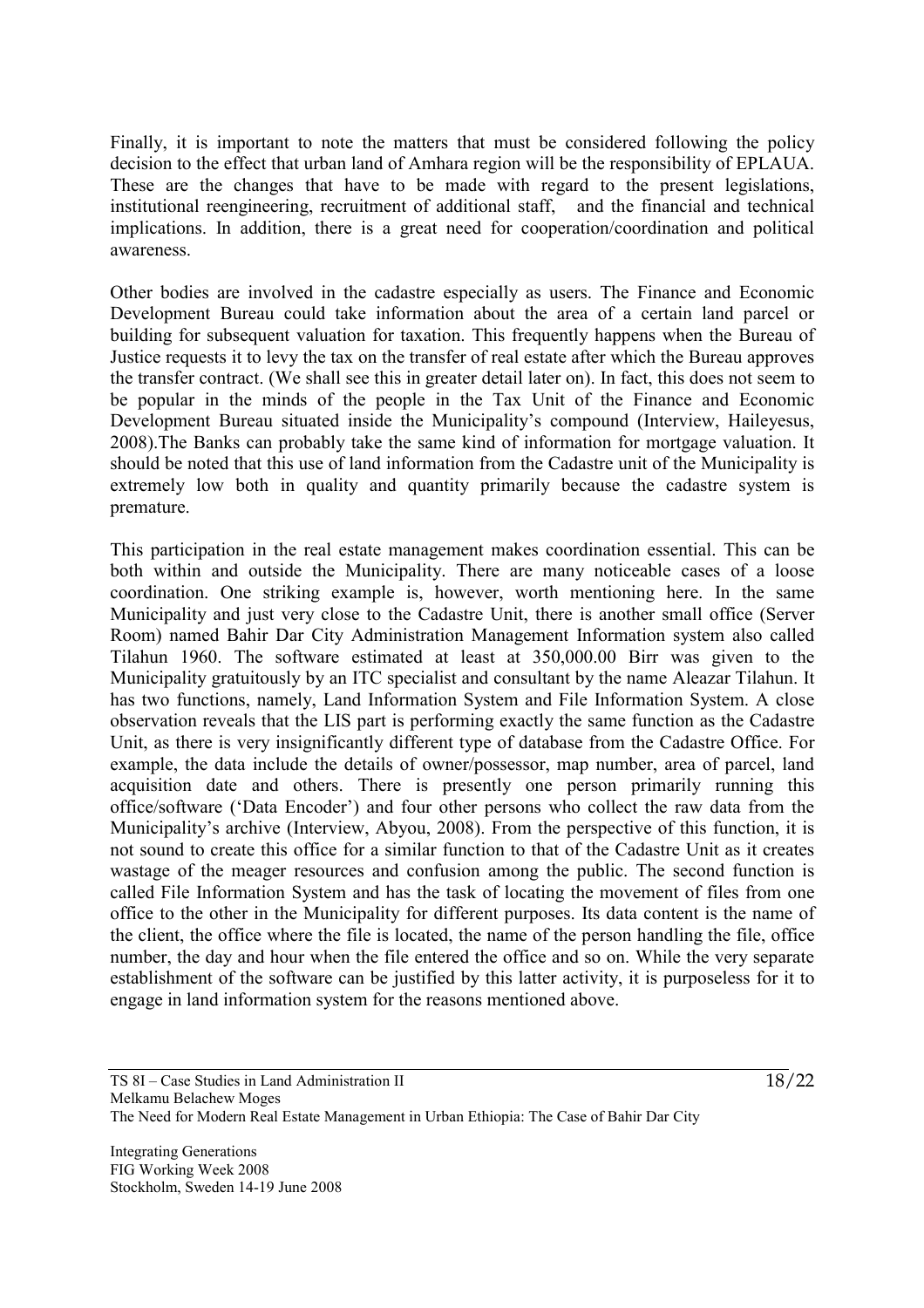#### **8. CONCLUSION AND RECOMMENDATION**

This paper has shown that the young and present real estate or land management in Bahir Dar is far behind what is considered to be a modern land management. This is true with respect to the institutional, legal and technical standards. As to the institutional criterion, the major problem is related to the administrative body managing real estate registration. The Municipality is not only lacking clear enabling law to effect real property registration but also it has failed to undertake same with coordinated, predictable, long-term and strategic way as the cadastre has once started and then stopped and again attempting to commence recently. The cadastral and land registration personnel are few in number and lack the required specialisation and capacity building. The same functions of LIS are also unnecessarily given to different units in the municipality resulting in wastage of the limited resources. The land registration procedure is time taking and awkward taking months or years.

From the legal standard point of view, the urban cadastre which is of very limited spatial coverage is not backed by any legislations and guidelines which can be a possible ground for its failure. Many matters of the land registration are also unregulated caused mainly by the paradoxical and shocking suspension of the Civil Code provisions on registration of immovables which is still not lifted.

From the technical point of view, though there is a good start in the cadastre of Bahir Dar, some matters such as valuation data and data on restrictions or encumbrances mainly mortgage are missing. Also it is not supported by a manual registration book. The security and updating systems are not efficient. Moreover, the land registration in Bahir Dar is not supported by computer data base software and there is no system of mutations. Here, generally the computerisation system is underdeveloped.

In order to develop an effective and modern real estate management system in Bahir Dar, some major steps or measures should be taken. The boldest of these measures is that the administrative function of the urban real estate registration should be moved from the Municipality and the Justice Bureaus to the experienced and better equipped EPLAUA. A wise administrative approach to the real estate registration in Bahir Dar by way of shifting the task from the Municipalities to EPLAUA is the only sound way of solving all the institutional, legal and technical problems that is prevailing in the all Municipalities in the region and in Bahir Dar Municipality in particular. It is also good to remember that the global and modern trend nowadays is toward the multipurpose and a single roof system of real estate registration. Last but by no means least this arrangement will set forth an interesting model for all other urban areas in Ethiopia which need a modern real estate management; in as much as the Amhara rural land management can be a model for rural land management in other parts of the country.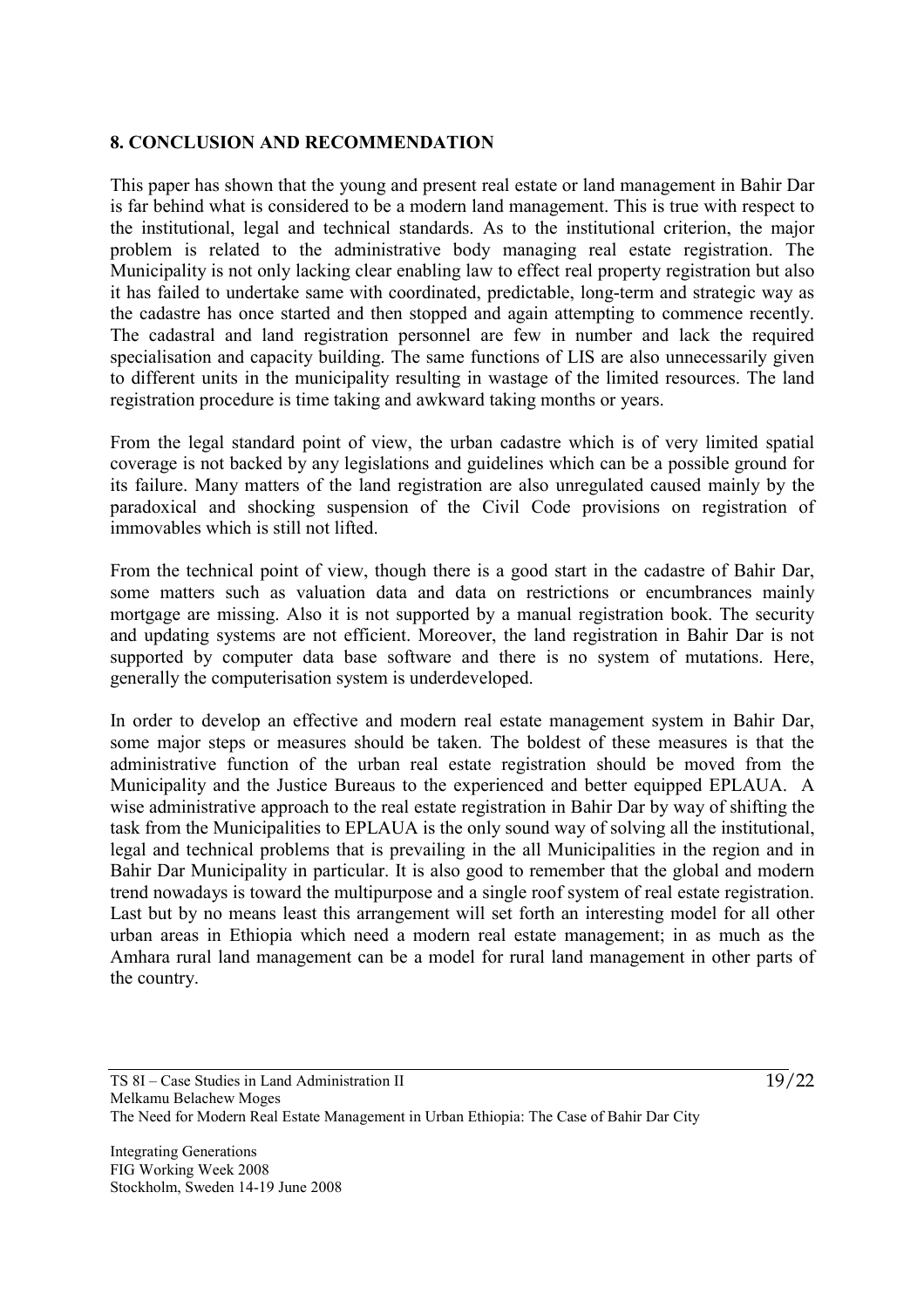## **REFERENCES**

#### **Books and Electronic Sources**

Action Aid Ethiopia. (2006) Policies and Practices for Securing and Improving Access to and Control over Land in Ethiopia. Paper presented at FAO International Conference on Agrarian Reform and Rural Development held in Porto Alegre, Brazil, March 7-10. cited in Shewakena…p.26

Amhara National Regional State Bahir Dar City Administration City Service (2006) *Tender Document For the Establishment of Cadastre and Land Management System in Bahir Dar*. Amhara Region,Bahir Dar. P.4-12

Appraisal Institute (2001) *The Appraisal of Real Estate.* Appraisal Institute, Chicago, Illinois,  $12^{th}$  ed. ISBN 0-922154-67-8.

Christensen, S.F. *The Flexible Land Tenure System: The Namibian Solution Bringing the Informal Settlers under the Register*. Retrived from www.oicrf.org on April 10 2007

Deininger, K. (2003*) Land Policies for Growth and Poverty Reduction,*Oxford University Press and the World Bank, Oxford and Washington. P.xxxvi, xvii

Enemark,S.et.al (2005) *Building Modern Land Administration Systems in Developed Economies.*Vol.50,No.2,51-68.Retrievedfrom

www.geom.unimelb.edu.au/research/SDI\_research/publications/publibytopics on March11, 2008. p.4

FIG (1995)*The FIG statement on the Cadastre*. Pub.No.11. ISBN 0 644 4533 1 p.1, 7, 4, 16

Kaufmann, J.and Steudler,D. (1998) *Cadastre 2014 - A Vision for a Future Cadastral System.*  FIG Commission 7, Switzerland. P.30, 31

Larsson, G. (2000) *Land Registration and Cadastral Systems: Tools for Land Information and Management.* KTH, Stockholm, Sweden, ISBN 0582089522.

Lemmen, C. et.al, (2005) *A Vision on the Development of the Urban Cadastre in Egypt.* Retrieved from http:// www.oicrf.org on April 10 2007.

Manthorpe, J. P.(2003) *Building a Land Registration System to Support the Social and Economic Needs of a Country*. UNECE – COMMITTEE ON HUMAN SETTLEMENT WORKING PARTY ON LAND ADMINISTRATION *Athens – Greece 28-31 May p.8* 

Melkamu Belachew (2003) *The Powers and Functions of the Federal Inland Revenue Authority and the Position of the Tax Appeal Commission*. Senior thesis (unpublished), Addis Ababa University p.58

Shewakena Aytenfsu, (2007) *AN ASSESSMENT OF RURAL LAND REGISTRATION AND LAND INFORMATION SYSTEM IN AMHARA REGION, ETHIOPIA: A LAND ADMINISTRATION PERSPECTIVE.* Thesis (Msc.), KTH, Stockholm, Sweden. P.30, 32, 33

UN-ECE (1996) Land Administration Guidelines. In Steudler,D. and Williamson, I.P.A *Framework for Benchmarking Land Administration Systems*. FIG XXII International Congress, Washington, D.C. USA April 19-26 2002. Retrieved on 2April 2007 from www.oicrf.org. p.3

Integrating Generations FIG Working Week 2008 Stockholm, Sweden 14-19 June 2008  $\frac{20}{22}$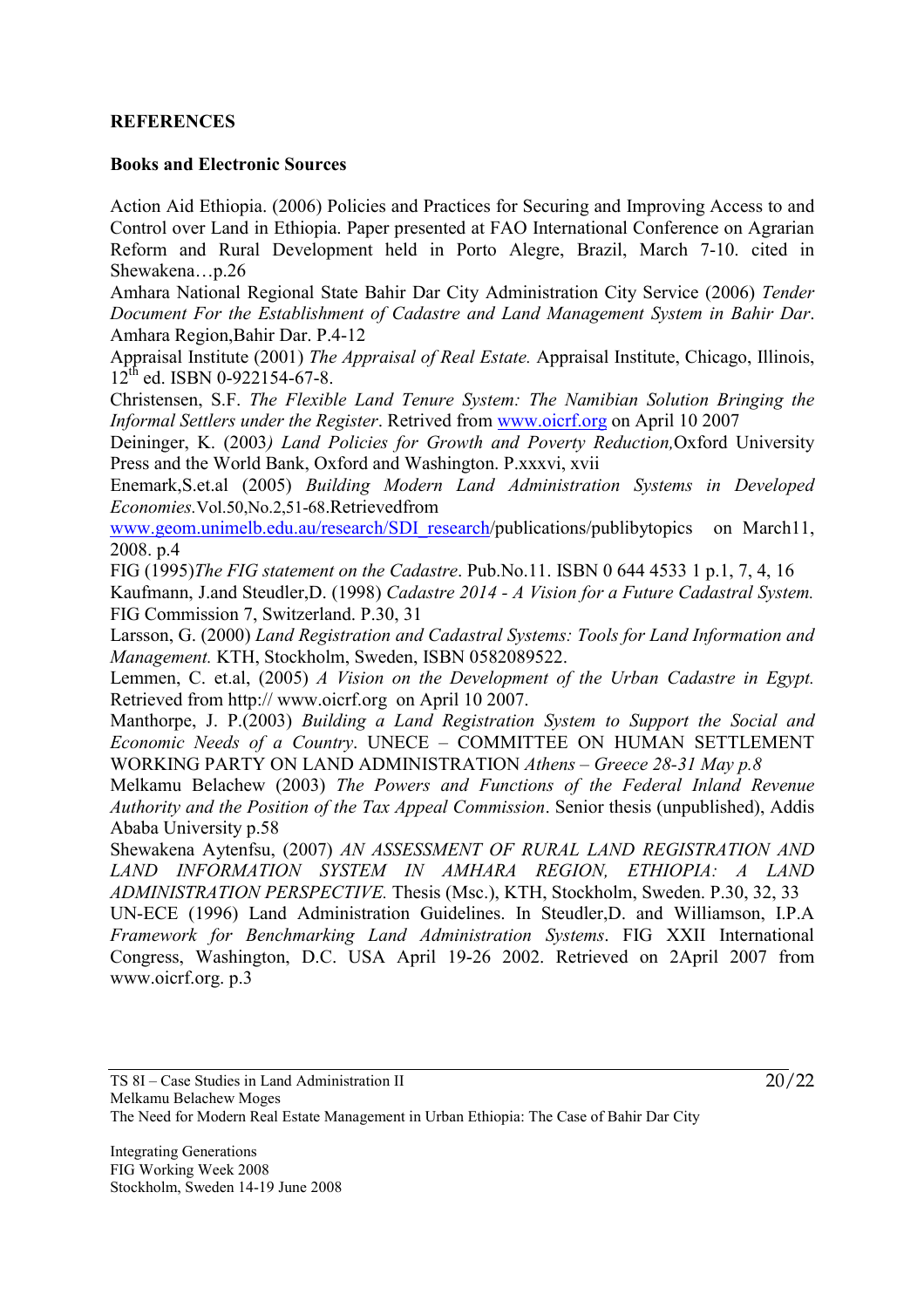UN-ECE (1999) Report prepared by the delegation of the United Kingdom in cooperation with the secretariat.WORKSHOP ON MANAGING AND DEVELOPING EFFECTIVE LAND REGISTRATION AND CADASTRAL SERVICES p.3

UN-FIG (1996). In OLI, P.P., (2004) *Ups and Down of Nepalese Cadastre*. 3rd FIG Regional Conference p.2

Jakarta, Indonesia, Tuesday, October 5, 2004

Retrieved from www.oicrf.org May 2 2007

Ministry of Urban Works and Development (2006) Urban Development Policy (Amharic), Addis Ababa, Ethiopia, p.27

Wessely, R.,( 2002) *Do We Need to Make Society More Aware of the Benefits of the Land Administration System? Suggestions for an Awareness Campaign and A business plan of the land administration system*. UNECE WPLA Workshop, Vienna, September 13, 2002 P.7

## **Legislative Sources**

The Civil Code of the Empire of Ethiopia. (1960) Proclamation No. 165/1960. *Negarit Gazeta: Gazette Extraordinary*. Year 19. Issue No. 2.

Environmental protection, land administration and use authority establishment proclamation, the Council of the Amhara National Regional State, 47/2000.

The Revised Amhara National Regional State Executive Organs Re-establishment, Organisation and Determination of Their Powers and Duties Proclamation, (2006) Proclamation No.120/2006. *Zikre Hig.* Year 11 No.2

The Revised Proclamation for the Establishment and Organization and Definition of Powers and Duties of Urban Centers of the Amhara National Region. (2003). Proclamation No. 91/2003. Zikre Hig. Year 9 No. 2

## **Interview**

Aklilu Teklie (2008) Interview March 5, 2008. Cadastre Team, Municipality, Bahir Dar. Dawit Alene (2008) Interview Jan. 16, 2008. Deputy? Manager, Municipality, Bahir Dar Haile Yesus Alemu (2008) Interview January 23, 2008. Finance and Economic Development Bureau, Municipality, Bahir Dar.

Lars Palm (2008) Interview Feb. 06, 2008. Technical Advisor, EPLAUA, Bahir Dar

Mequanent Abyou (2008). Interview January 5, 2008. Data Encoder, Server Room, Municipality, Bahir Dar.

Solomon Keffa (2008). Interview April.6, 2008. Municipality of Bahir Dar, UNDP/UNV Mayor's Advisor.

Wondifraw Molla (2008). Interview Jan.16, 2008. Head, the Cadastre Team, Municipality, Bahir Dar.